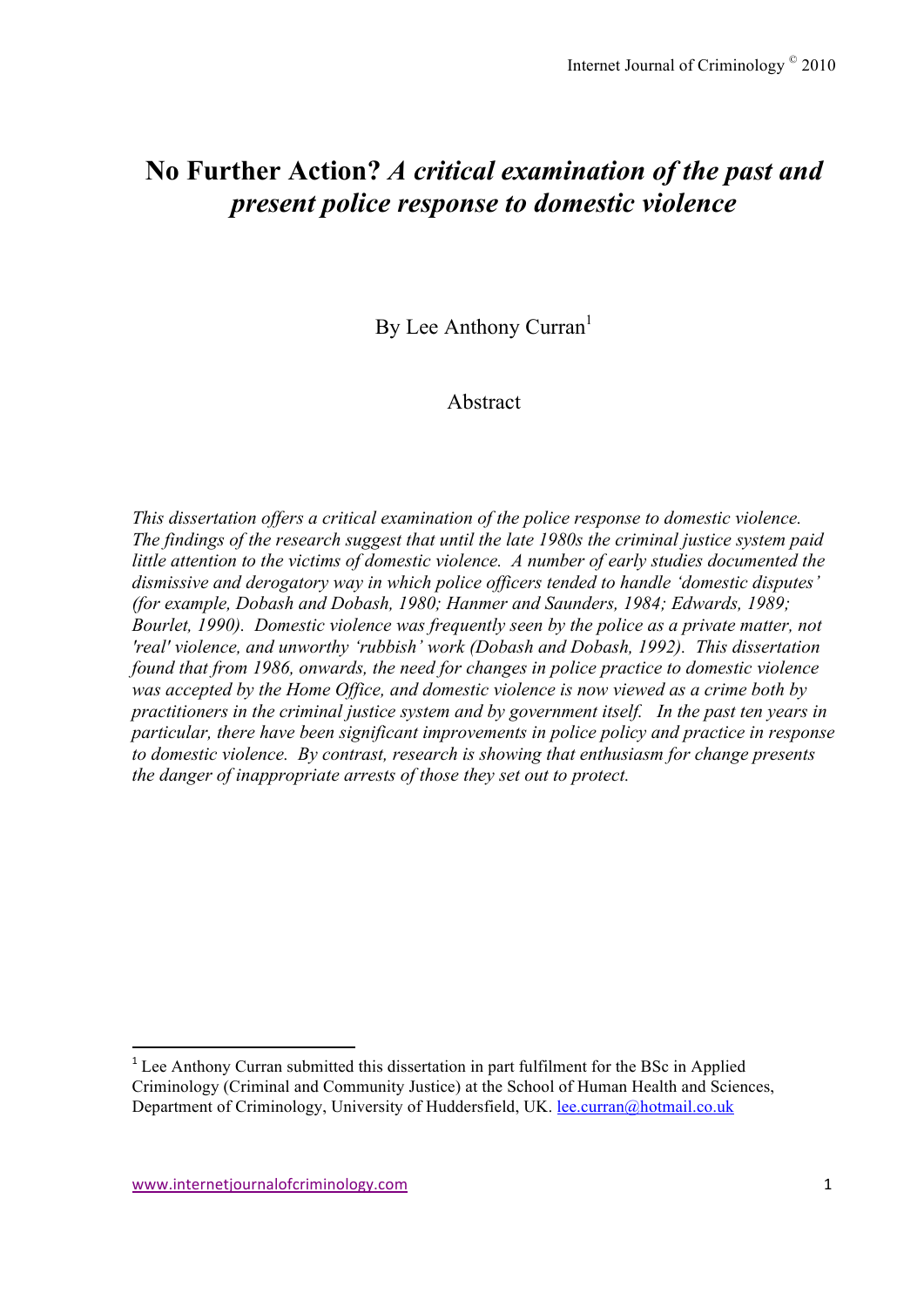### **Chapter 1: Introduction**

Domestic violence is by no means a new phenomenon and is as old as recorded history itself. With origins dating back to ancient Greece and the dawn of European civilisation (Byrom, 1988), domestic violence has been recorded in virtually all societies, and in most countries it has been both legal and socially acceptable (Berry, 2000). Domestic violence remains a huge problem for society, and for the police. It accounts for around 15 per cent of all violent crime, and will involve one in four women and one in six men at some point in their lives (Kershaw *et al.,* 2008). Tragically, two women are murdered every week as a result of domestic violence, accounting for a staggering 35 per cent of all murders. Domestic violence also has the highest rate of repeat victimisation (*ibid*). A widelyquoted study suggests women will, on average, have been assaulted thirty-seven times prior to the first police attendance (McGibbon, Cooper and Kelly, 1989). For women aged 19-44, domestic violence remains the leading cause of morbidity, greater than cancer, war, and motor vehicle accidents (Home Office, 2005a). Eighty-nine per cent of the victims who suffer sustained domestic violence are women, however we also know that domestic violence effects the lesbian, gay, bi-sexual, and transgender community and male victims (*ibid*). Every minute in the UK, the police receive a call from the public for assistance for domestic violence. This leads to the police receiving an estimated 1,300 calls each day or over 57,000 each year (Stanko, 2000). However, according to the British Crime Survey, only 40.2 per cent of actual domestic violence crime is recorded to the police (Dodd *et al*. 2004).

This literature review is not concerned with the causes of domestic violence – many researchers have covered this aspect of the subject in great depth. What it is concerned with is the police intervention in incidents of domestic violence, and the circumstances surrounding police policies which govern and control that intervention and the actions stemming from it.

The purpose of this literature review is to investigate and critically examine the police response to domestic violence.

The police are often the first port of call for many victims of violence in emergency situations; yet a substantial amount of criticism has been directed towards their response to victims of domestic violence, in particular, the dismissive and derogatory way which police officers handled cases of domestic disputes (Dobash and Dobash, 1992; Hanmer and Saunders, 1984; Edwards, 1989; Bourlet, 1990).

Other criticisms were that incidents were regularly considered to be civil rather than criminal matters and that inadequate recording practice obscured a true picture of the extent of domestic violence (Edwards, 1986; Smith, 1989; Morley and Mullender, 1994).

These criticisms have resulted in the victims of domestic violence seeking police assistance as a last resort, and often only after repeated violent attacks (Smith, 1989). In the past ten years in particular there have been significant improvements in the police response to domestic violence, but much domestic violence still goes unreported (Stanko, 2000). These debates frame the context in which the police response to domestic violence has developed.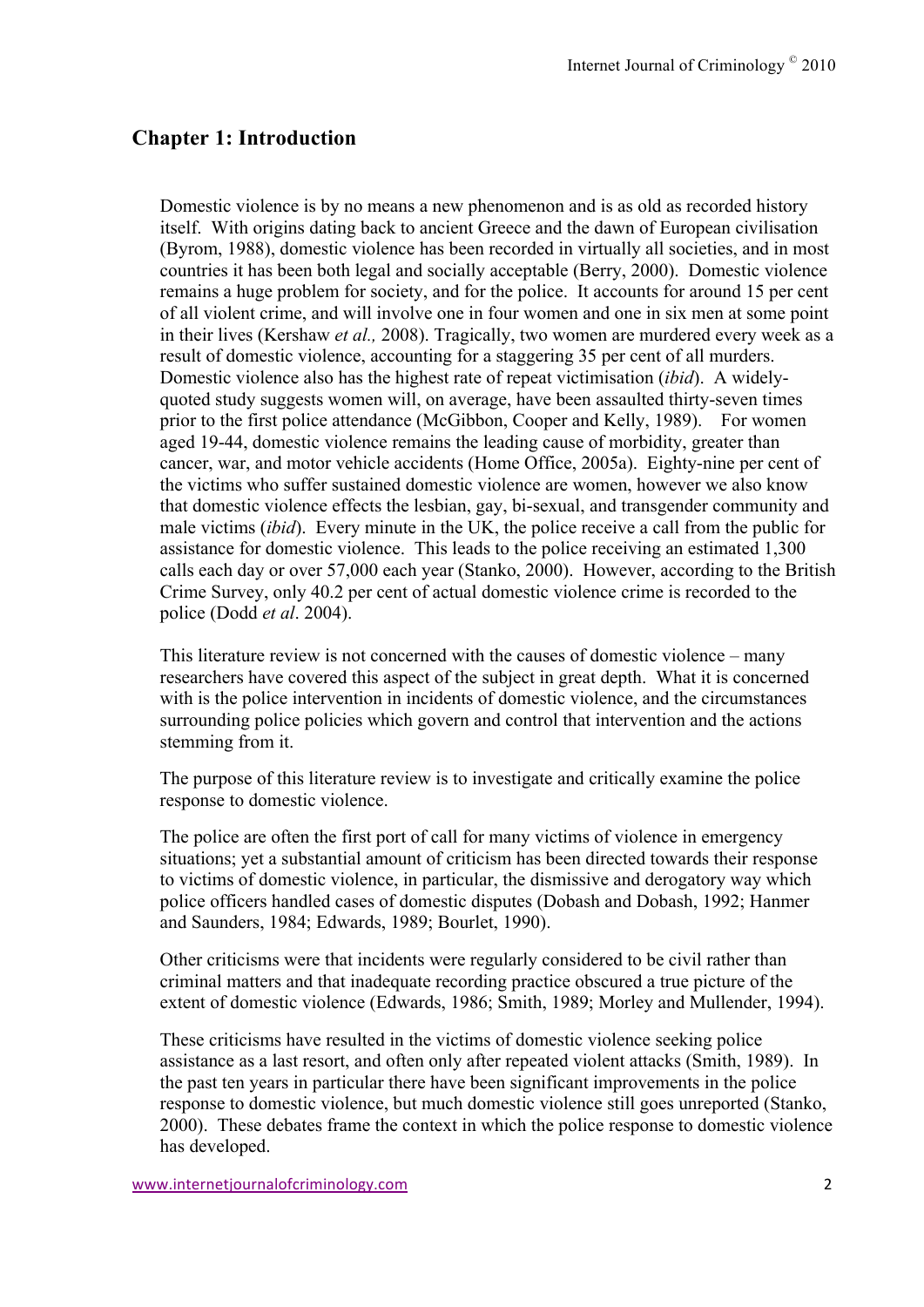This dissertation will commence with the methodology. It is here that the various methods used to conduct this research will be explored and critically analysed. The critical literature review will then follow; first of all it will briefly explore the inconsistencies in the definition of domestic violence and the criticisms that have developed as a result. Historical perspectives, social acceptability, and early legislation, will then be discussed before moving on to consider the impact of second-wave feminism in the 1970's. This will be followed by the main body and central theme of this review which is to critically examine the police response to domestic violence. This will be done by looking at changes in legislation and police policy with consideration to what influence these changes have had on shaping domestic violence policy and current police practice.

The review will then be followed with a discussion where the main findings of the study will be correlated in order to discover whether the review has been successful in its objective. A conclusion section will then finalise the review with a summary of the main findings.

This dissertation will now continue into chapter 2 with the methodology.

# **Chapter 2: Methodology**

#### 2.1 Project influence

My reasons for choosing this field of study originate from the interest I developed during earlier studies for my Foundation Degree in Criminal Justice and Public Services and was later re-enforced during my attendance at a domestic violence course facilitated by Women's Aid. I have been reminded of the prevalence, yet elusiveness, of domestic violence, the high rates of repeated victimisation (Kershaw *et al*., 2008), and the significant underreporting of incidences to the police (Walby and Allen, 2004). We are all aware that domestic violence occurs but by its intrinsic nature it is a phenomenon which often occurs behind closed doors and is frequently unknown to anyone outside the family. I believe it is important therefore that when incidences of domestic violence are revealed by the victim the appropriate responses should follow. It is this appreciation that has prompted my enthusiasm to explore and investigate the subject further.

### 2.2 Research methods

In order to study this area and address the aims of this dissertation the multi-strategic approach of triangulation was adopted. This process, originally devised by Webb *et al*. (1966), combined both quantitative and qualitative methods of research. Most authors today see qualitative and quantitative approaches as complementary rather than antagonistic (Glesne and Peshkin 1992; King, Koehane and Verba 1994; Strauss and Corbin, 1990). All these authors agree that most research does not fit into one category and that best results often combine features of both positivist and interpretivist paradigms.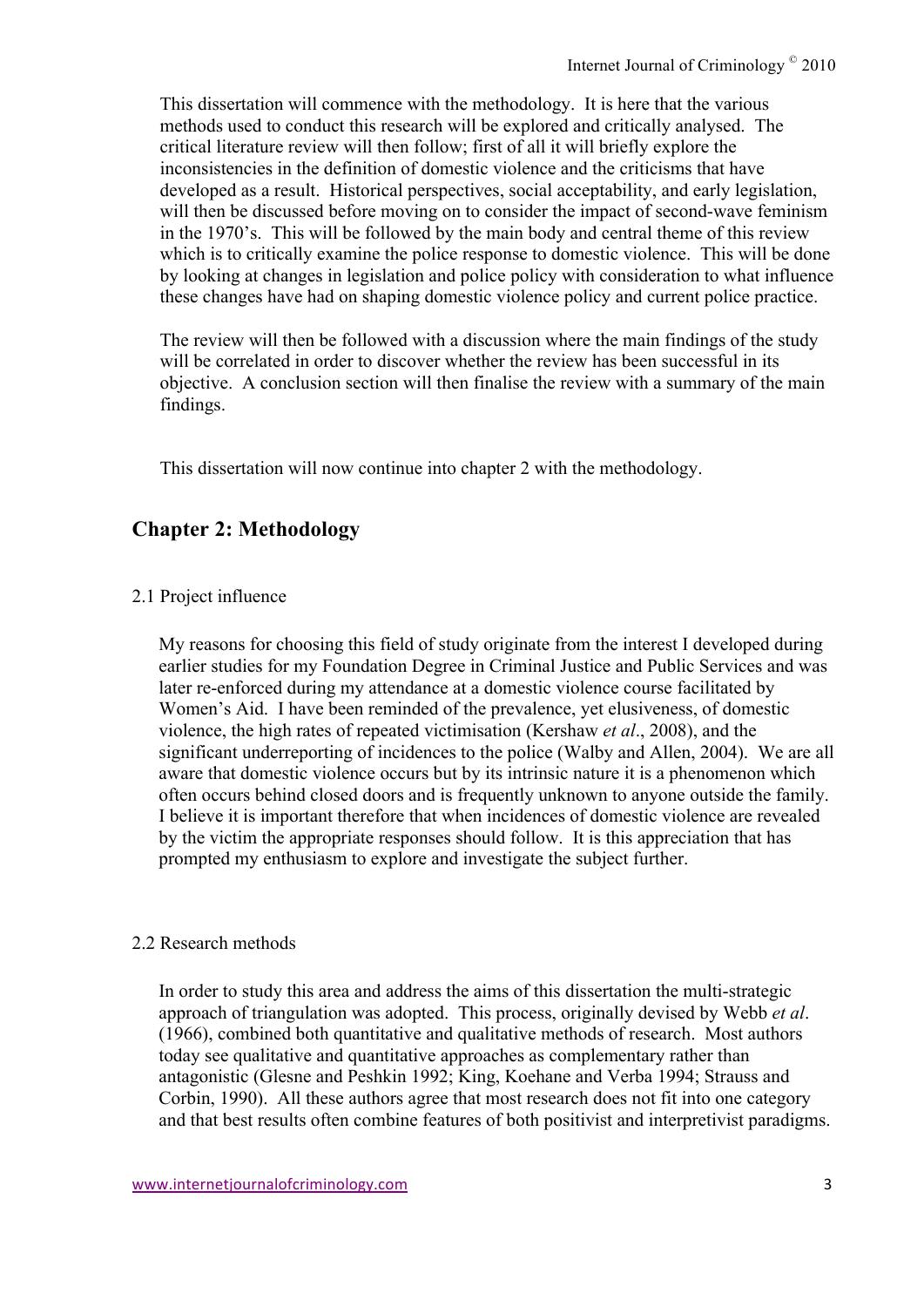Bryman (2004) agrees with this multi-strategic approach and says it upholds different epistemological and ontological considerations and different perspectives regarding the relationship between theory and research, resulting overall, in greater confidence in findings.

Combining two methods of secondary data in this way is beneficial in overcoming any intrinsic bias of qualitative over quantitative, and vice-versa, and facilitates a thorough analysis of the research, resulting in a strengthened reliability of the information presented (Jupp *et al*., 2000).

Given the time restrictions of the project, I decided to employ secondary research data over primary research data as it is deemed more appropriate in fulfilling the research expectations in the constraints of an undergraduate dissertation, both in terms of time and money (Bryman, 2004). Primary research is very time consuming in terms of establishing samples, arranging and completing interviews, and the collecting and processing of data.

Secondary data analysis, according to Bryman (2004: 201) is '*analysis of data by researchers who will probably not have been involved in the collection of data*'. The secondary data utilised for this work included, *inter alia*, text books, journal articles, papers, reports, Internet sources, reports published by organisations associated with domestic violence such as Women's Aid and Refuge, as well as governmental reports published by the Home Office. The secondary data used was collected from the reliable source of experienced researchers, whose data is not only more representative, having come from a larger pool of sources, but additionally, is largely free from the restrictions and difficulties encountered in primary data research; that is, the rejection, bias, nonresponse, or any other respondent-based problems (Sarantakos, 2005: 298). This data was collected using *keyword* searches on the library catalogue, as well as adopting the *snowball technique*, both of which will be explained in more detail later in this chapter.

Academic journals were chosen for their contemporary context and reliable source. Academic journals have their material refereed by experts in the field before the work is published, so the researcher has some assurance about the quality of the ideas he or she reads (Denscombe, 1998 p.159).

Government publications have been produced by the state, employing large resources and expert professionals, which again, assure credibility (*ibid*). Internet sources, however, must be explored with more caution since, according to Reardon (2006: 151), such data may not be refereed or editorially controlled and thus their quality may be open to question.

Analysis of both governmental and non-governmental reports combined with the examination of various texts written by well established academics allows for greater capacity for critical analysis; a central theme throughout this thesis.

Although this data is of a secondary nature, Sarantakos (2005) says that the examination of such data can have the positive outcome of producing new and more detailed information, resulting in conclusions that differ from the original.

Academic books, reports and journal articles used throughout this dissertation, provide an excellent method of gathering secondary data from well established and respected authors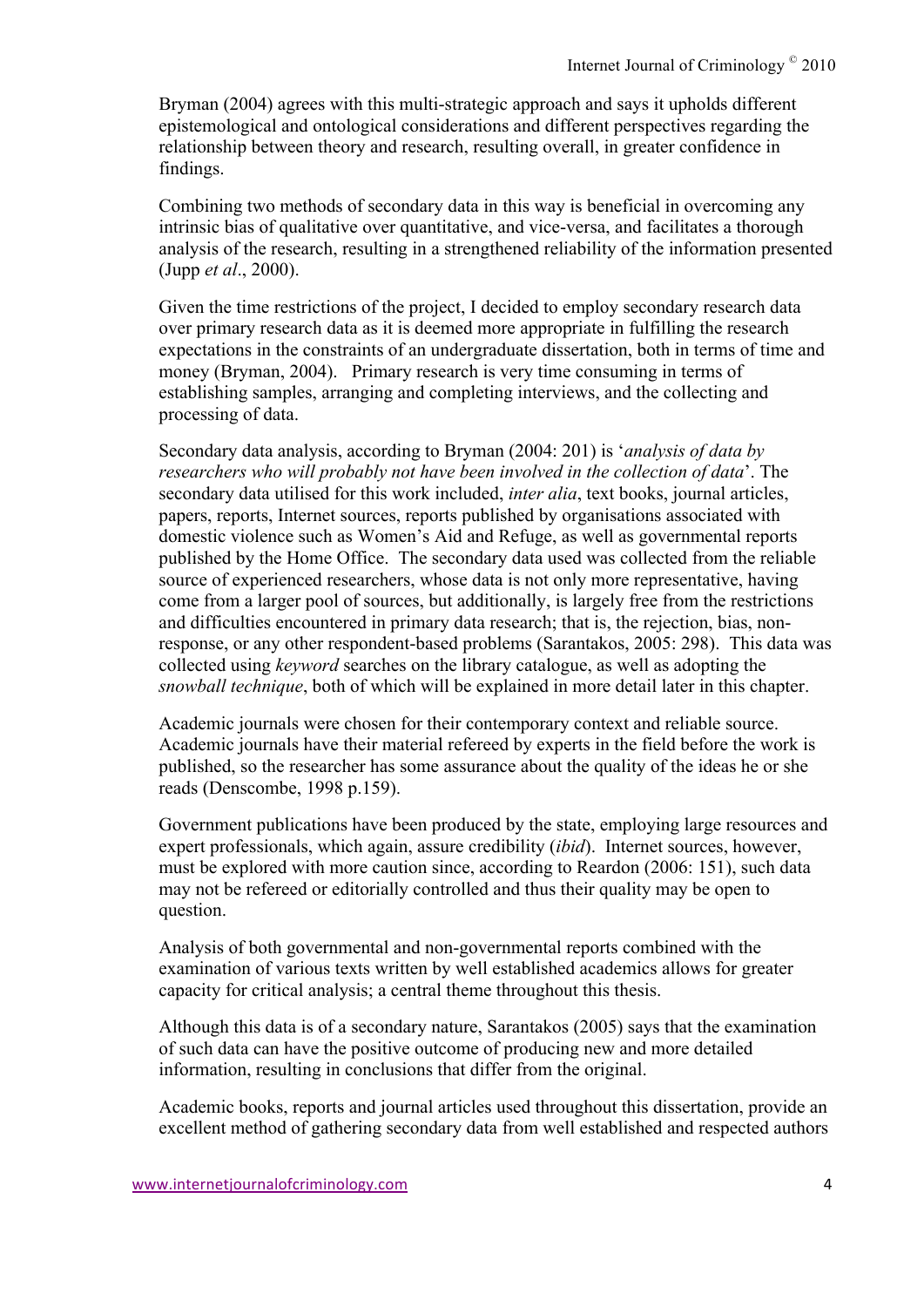within the field of domestic violence such as; Rebecca and Russell Dobash; Susan Edwards; Amina Mama; Jalna Hanmer, to name but a few.

It must be remembered however that academic books have to proceed through a publication process that can take some time to complete; therefore their content may not reflect the most current policy. It is for this reason that, alongside academic books, this paper has utilised academic journals, and reports, thus providing for ongoing reflections in contemporary issues.

As referred to earlier in this chapter, literature search techniques utilised during this review included both *keyword* searches and the *snowball technique*. A literature search is defined by Sarah Gash (2000) as '*a systematic and thorough search of all types of published literature in order to identify as many items as possible that are relevant to a particular topic'*.

First of all, I conducted searches of key words using the Boolean logic method of combining words with *AND,* and similarly with *OR,* to narrow down my search.

Once I had become more familiar with the literature attached to my chosen field and the research had become more focused I began to use the snowball technique which involved following up references from the bibliographies of the texts I read. Both of these techniques proved particularly useful during the research process and saved time during the study period by directing my research to relevant, reliable material.

### 2.3 Terminology

A vast majority of the literature reviewed for this dissertation has been written by key feminist writers and what has become apparent in the course of my research is the diversity of terminology used by the authors to identify victims of domestic violence.

The most commonly used terms were; *abused women*, *abused wife*, *battered women*, (DeKeseredy and Hinch, 1991; Yllo and Bogard, 1988; Roy, 1977) with the latter more commonly used in American text. The terminology surrounding what to call victims of domestic violence raises both a semantic and also a conceptual debate. Miller (2000) says that gender-neutral terms are avoided because they are too euphemistic, as the majority of domestic violence is committed by men against their current or former female partners.

This is a widely recognised, supported, and accepted reality (Home Office, 2005a) and one which I do not contest. But for the purposes of this dissertation, and without any intention to depoliticise the issue of domestic violence, when speaking generally, I will be using the phrase *victim* or *victims of domestic violence* as a gender-neutral semantic substitution.

This term is more inclusive and acknowledges that although women are more often the victims of domestic violence (Dobash and Dobash, 1992), violence also occurs against men by women, and exists in lesbian, gay, bi-sexual, and transgender relationships (Leventhal and Lundy, 1999; Island and Letellier, 1991).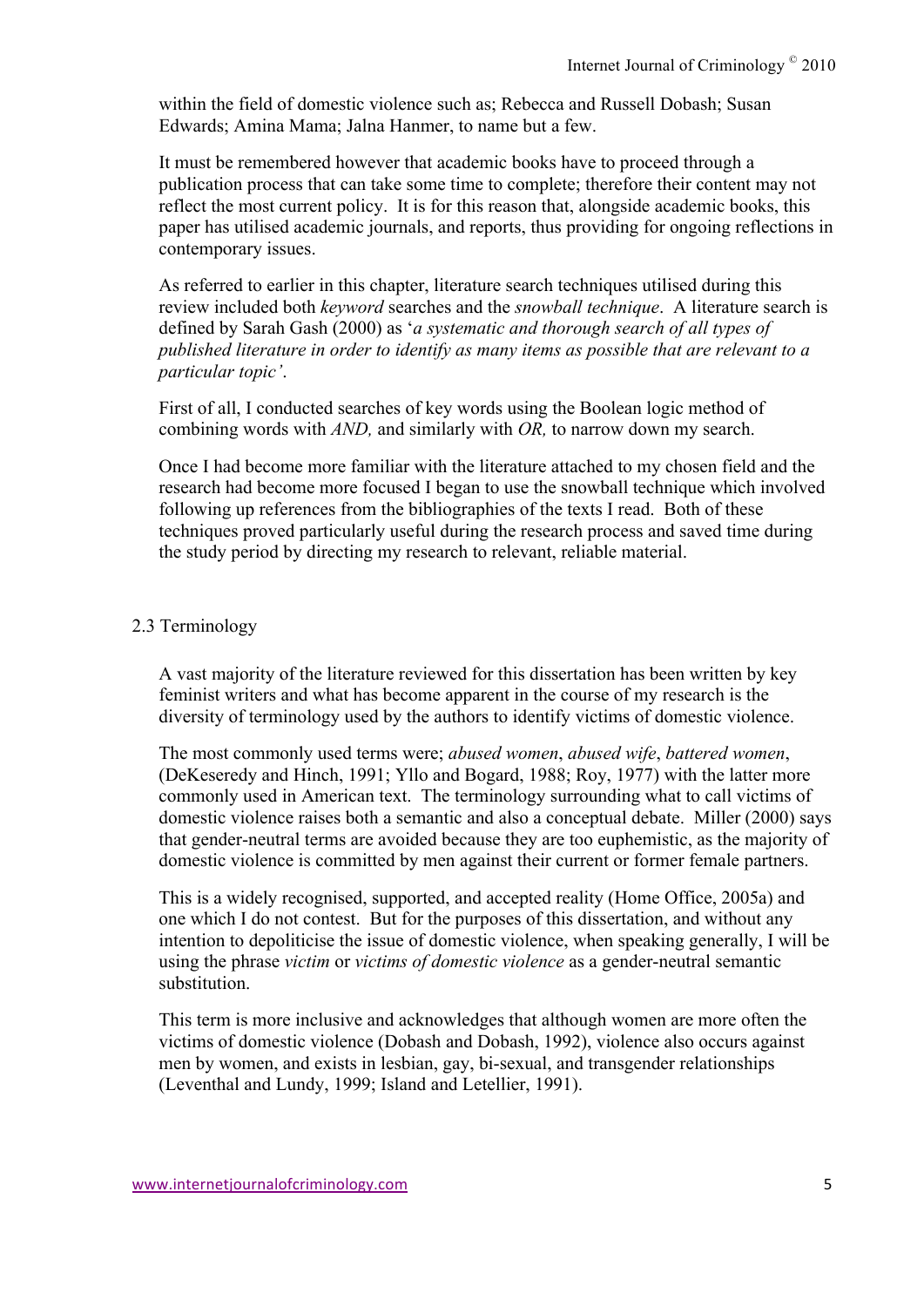When referring to the work of others I will be as specific as possible in clarifying the relationship involved so that there remains no confusion over who is the victim and who the perpetrator.

When using the phrase *domestic violence* I will be referring to violence occurring between both existing and non-existing partners, whether cohabiting or non-cohabiting, who are, or who have been involved in intimate relationships, and will not be using the term *domestic*  in the context of violence occurring between 'blood' relatives such as, siblings or between parent and child.

### 2:4 Ethical issues

Concerning ethical issues, Reardon (2006: 21) says '*it is essential to ensure that the integrity of the research process and ethical behaviour become second nature to all researchers*', and that, *'high ethical standards must be instilled into all researchers from the start of their careers, starting with the undergraduate project'*.

I was extremely attentive of the fact that although this area of research would by its very delicate nature ordinarily induce many ethical issues, with concerns of confidentiality, personal privacy, personal safety, and commitment to the Data Protection Act 1998, for the purpose of this study I utilised secondary information only so there were no concerns during this project regarding ethical issues.

This dissertation will now continue into chapter 3 with the literature review.

# **Chapter 3: Literature Review**

### 3.1 Definition of domestic violence

Domestic violence is not a legally-defined offence and the police are not currently required to identify separately domestic violence incidents in their statistical returns to the Home Office (Plotnikoff and Woolfson, 1998). Definition has become a particularly salient issue and many commentators agree that in researching domestic violence, the first issue that needs to be confronted is the issue of definition (Bograd, 1988; DeKeseredy and Hinch 1991). These commentators agree that there has been a lack of consistency between researchers, policy makers, and members of the public over the relationships and types of behaviour that should be included under the rubric of 'domestic violence', and although Smith (1989) says that 'domestic violence' has been the term most favoured in policy-making areas because it is seen as covering all relationships, Kashani and Allan (1998) question in their writings whether the term should be used at all considering the complexity of issues involved, i.e. financial, sexual, physical, psychological and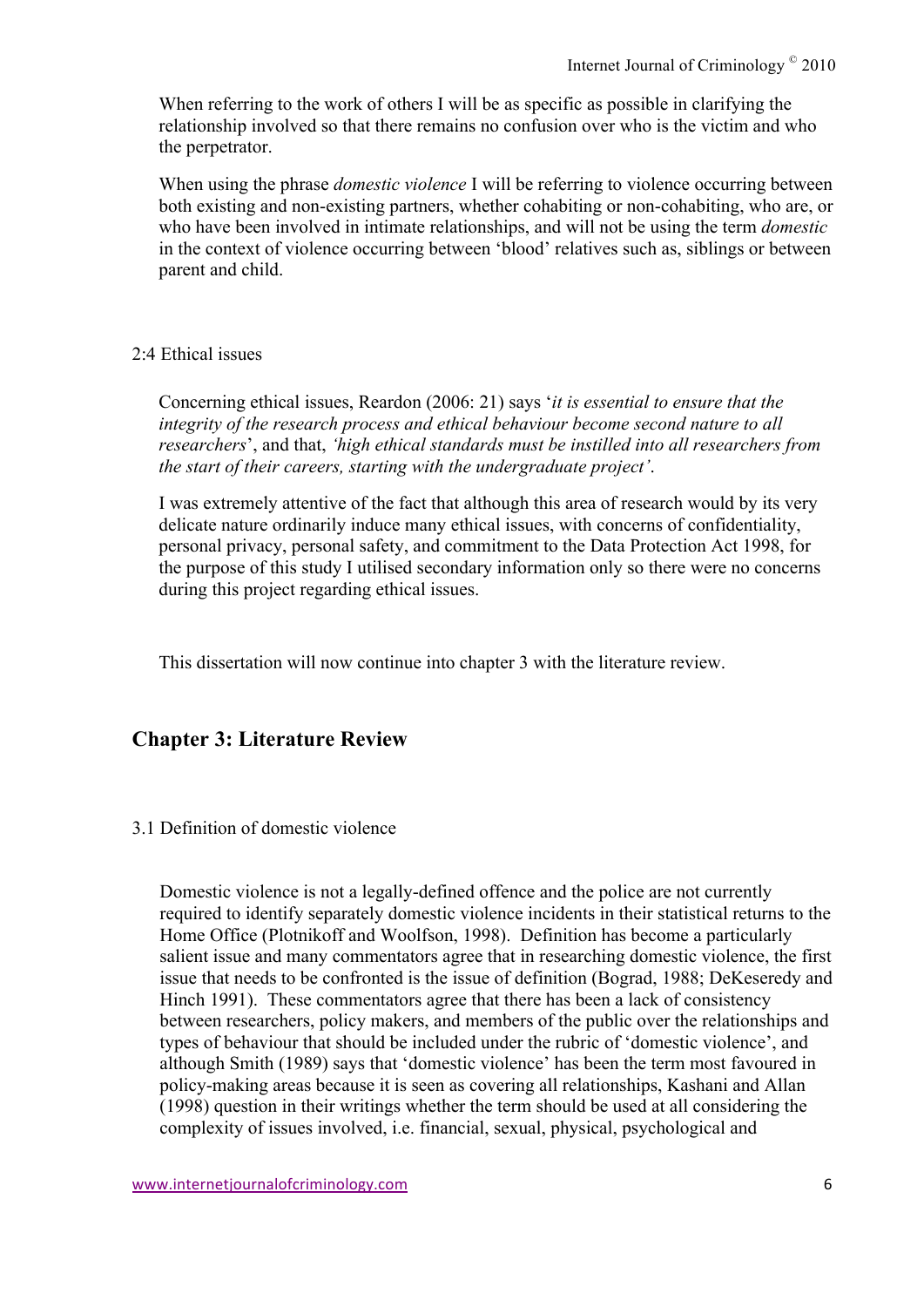emotional abuse. Edwards (1989) and Walklate (1995) have in their work enclosed 'domestic' in inverted commas to acknowledge this same problematic character.

The Association of Chief Police Officers (ACPO) defines domestic violence as:

*'Any incidence of threatening behaviour, violence or abuse (psychological, physical, sexual, financial or emotional) between adults who are or have been intimate partners or family members, regardless of gender or sexuality'.*

This definition is wider than the previous Home Office definition and incorporates violence between family members over 18 as well as between adults who are, or were, intimate partners.

This ensures that those issues of chief concerns to Black and Minority Ethnic (BME) communities, such as forced marriage, so called 'honour crimes' and female genital mutilation, are properly reflected and mirrors concerns voiced by many in response to the Government's proposals on domestic violence highlighted in the consultation paper *Safety and Justice* (Home Office, 2003).

3.2 History of domestic violence

As stated in the introduction, domestic violence is by no means a new phenomenon and is as old as recorded history itself. With origins dating back to ancient Greece and the dawn of European civilisation (Byrom, 1988), domestic violence has been recorded in virtually all societies, and in most countries it has been both legal and socially acceptable (Berry, 2000). Writing in her article *Wife-Torture in England*, early feminist Frances Power Cobbe (1868), spoke of the halo of jocosity which surrounded the proceedings of the English puppet shows of the seventeenth century in which 'Punch' first appeared. She writes particularly of the enjoyment focused on the thwacking of poor Judy, and the flinging of the baby out of the window, with audience popularity rising with every bang Punch bestows upon his wife and even on the police constable once he arrives.

The Holy Bible contains the following extract in Genesis:

*"I will greatly multiply thy sorrow and thy conception: in sorrow thou shalt bring forth children; and thy desire shall be to thy husband, and he shall rule over thee"* (Gen. 3:16).

And even Shakespeare was not averse to the suggestion of male dominance in some of his works. For example in *The Taming of the Shrew*, Act III, Scene II:

*"I will be master of what is mine own. She is my goods, my chattels".*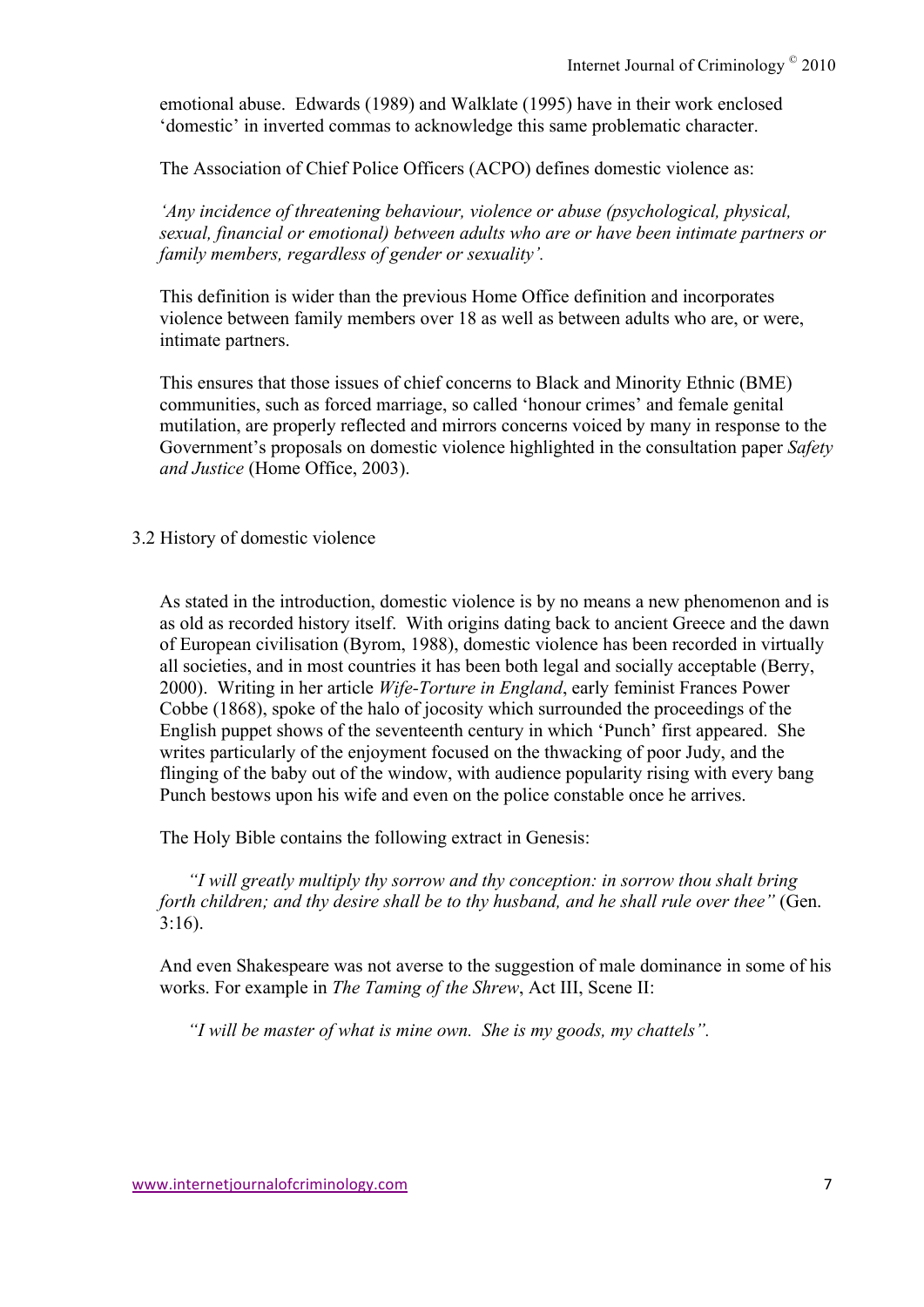### 3.3 Legislation and police response pre-1970

In 1853, the British Parliament passed *The Better Prevention and Punishment of Aggravated Assaults upon Women and Children Act*, the law provided for a fine and up to six months in prison (Berry, 2000). In his book, *Crime and Society in England*, published in 1996, Elmsley explains that the Act set out to specify and limit the amount of chastisement which a husband or father could command, and goes on to explain that despite this, 'aggravation' on the part of the wife tended to be accepted with just cause, or at least a mitigating circumstance, for chastisement, even when such chastisement resulted in death.

The Act of Parliament that defines violence to the person is the Offences Against the Person Act 1861, and although utilised to prosecute offenders of assault, this Act cannot be said to operate in direct relation to incidents of domestic violence (Bourlet, 1990). It appears somewhat unthinkable that the Cruelty to Animals Act of 1876 made it illegal to ill-treat any domestic animal, yet during this time is was quite acceptable to beat your partner using the 'rule of thumb', whereby husbands were not allowed to use a stick broader than a thumb (Roy, 1977). It becomes even more distressing to think that 127 years later, social acceptability, or more so, the 'turning of a blind eye' prevails, as the results of a 2003 survey by the BBC (ICM 2003) find that more people would call the police if someone was mistreating their dog than if someone was mistreating their partner. Acts did follow the 1861 Act, but predominant themes within such Acts were the rights to divorce (Matrimonial Causes Act 1878), rights to property (Married Women's Property Act 1882) and rights to maintenance (Maintenance of Wives Act 1886), (Godfrey and Lawrence, 2005; D'Cruze, 1998).

As Godfrey and Lawrence (2005) observe in their writings, these Acts were the beginning of a gradual progress and the evolution of a more civilised vision of society, however, on closer examination, the picture is, perhaps not unexpectedly, more complex than that, and Godfrey and Lawrence go on to argue that despite some progress, domination and authority over a wife by her husband continued to be routinely accepted and encouraged by the state, and police intervention in 'marital disputes' was unheard of.

### 3.4 Second-wave feminism

In the UK, pressure from women's groups, since the first wave of feminism during the early twentieth century (Hearn, 1996) to its reawakening in the 1970's, with 'second-wave feminism' (Hague and Mullender, 2003), to seek equality in all forms of relationships has been influential. Feminist attention had turned to law in the 1970's as part of the struggle for justice and protection in respect of domestic and sexual violence (Harne and Redford, 2008). The first 'refuge for battered women' was set up by Erin Prizzey in 1972 (Coote and Campbell, 1987), and widely published feminist academic research, particularly in respect of domestic violence (Dobash and Dobash, 1992; Walklate, 1995) became influential. Influence of this sort usually results in advice promulgated by the Home Office via Home Office circulars, which is generally noted and acted upon by chief officers. However, as we will observe in the following section (Ch. 3.5), this is not always the case and such advice is not always acted upon.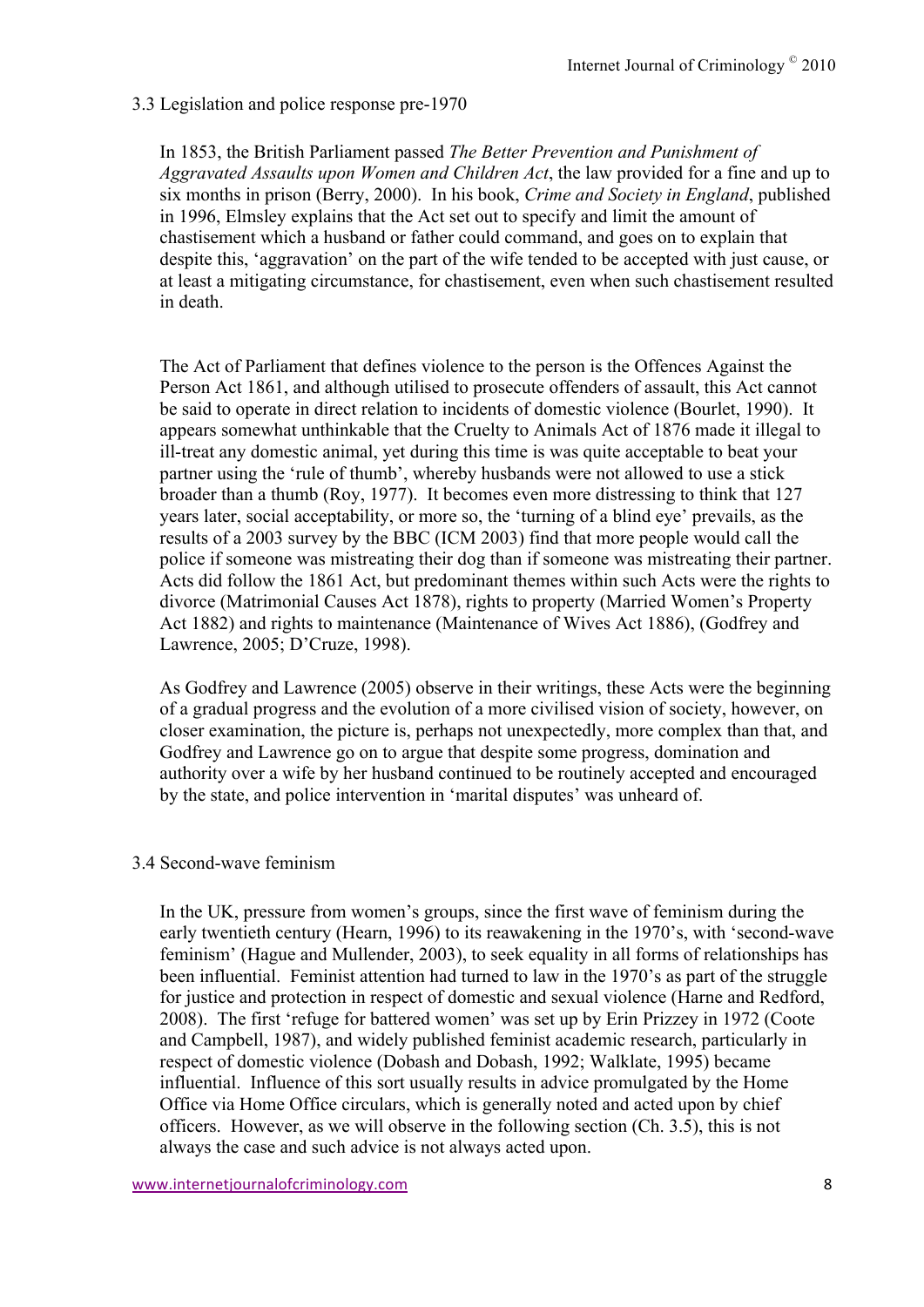#### 3.5 Legislation and police responses post-1970

In the 1970's we saw further legislation directed towards victims of domestic violence. The Domestic violence and Matrimonial Proceedings Act (1976) gave women the right to occupy the matrimonial home and provided for exclusion orders, and the Housing (Homeless) Persons Act (1977) made victims of domestic violence a priority category for re-housing if they had to leave home because of violence (Dobash and Dobash, 1992), with the Magistrates Court Act 1978 facilitating the use of injunctions to prevent further violence in the home (*ibid*). Later still, the Matrimonial Houses Act 1983, further clarified and streamlined powers to prohibit or restrict the right of a violent spouse to occupy the matrimonial home (Dobash and Dobash, 1992). Together these laws are meant to reinforce civil orders to protection (in injunctions and interdicts), introduce exclusion orders with the possibility of attaching the power of arrest for breach of the civil order, to define battered women as a priority category for housing and to facilitate the enforcement of the law on injunctions. Despite these legal duties, practice differs drastically between local authorities in terms of compliance with the law and government guidance (Levinson and Harwin, 2001).

Regarding police responses, one of the first Home Office circulars to the police in respect of domestic violence was the 69/1986 Circular 'Violence against women' (Home Office, 1986). Circular 69/1986 suggested aspects of good working practice on marital violence, making it clear that the police must ensure the safety of spouse and children at domestic disputes. As Bourlet (1990) argues, if the recommendations contained within it had been adopted by chief constables and embodied into force policies then a tremendous step forward would have been taken. Other commentators agree that the introduction of Home Office Circular 69/1986 had little effect on policy (Edwards, 1989; Freeman, 1987).

However, quite conversely, Sheptycki (1993) contends that it actually did make a difference, particularly in those areas where the use of arrest powers were emphasised, such as in the Metropolitan Police in London.

Another, and more demanding Circular 60/1990, 'Domestic violence' (Home Office, 1990) focused solely on the issue of policing domestic violence, and made it clear that victims of physical attacks in the home would be protected, having been influenced by concerns of the public, as well as concerns of key feminists such as Jan Pahl (1985), who argued that police action differs between similar acts of violence, depending on whether they occur in the home or in the street.

Prior to the 60/1990 Circular on domestic violence, it was argued that police services did not take it seriously their response to crimes between intimates (Edwards, 1989). The 1990 Circular sought to change this by urging the police to treat domestic violence as seriously as other violent crimes, and, more importantly, to consider pursuing a case even if the victim withdraws their support (it did not go as far as to advocate a pro-arrest or procharge position). Grace (1995) found that, although many police forces adopted most of the Home Office recommendations in their local area policies, these policies did not translate directly into practice. This left many officers leaving 'the ball in the victims court' (Hoyle, 1998). In other words, the police approach was reported as firmly based on the victim's choice.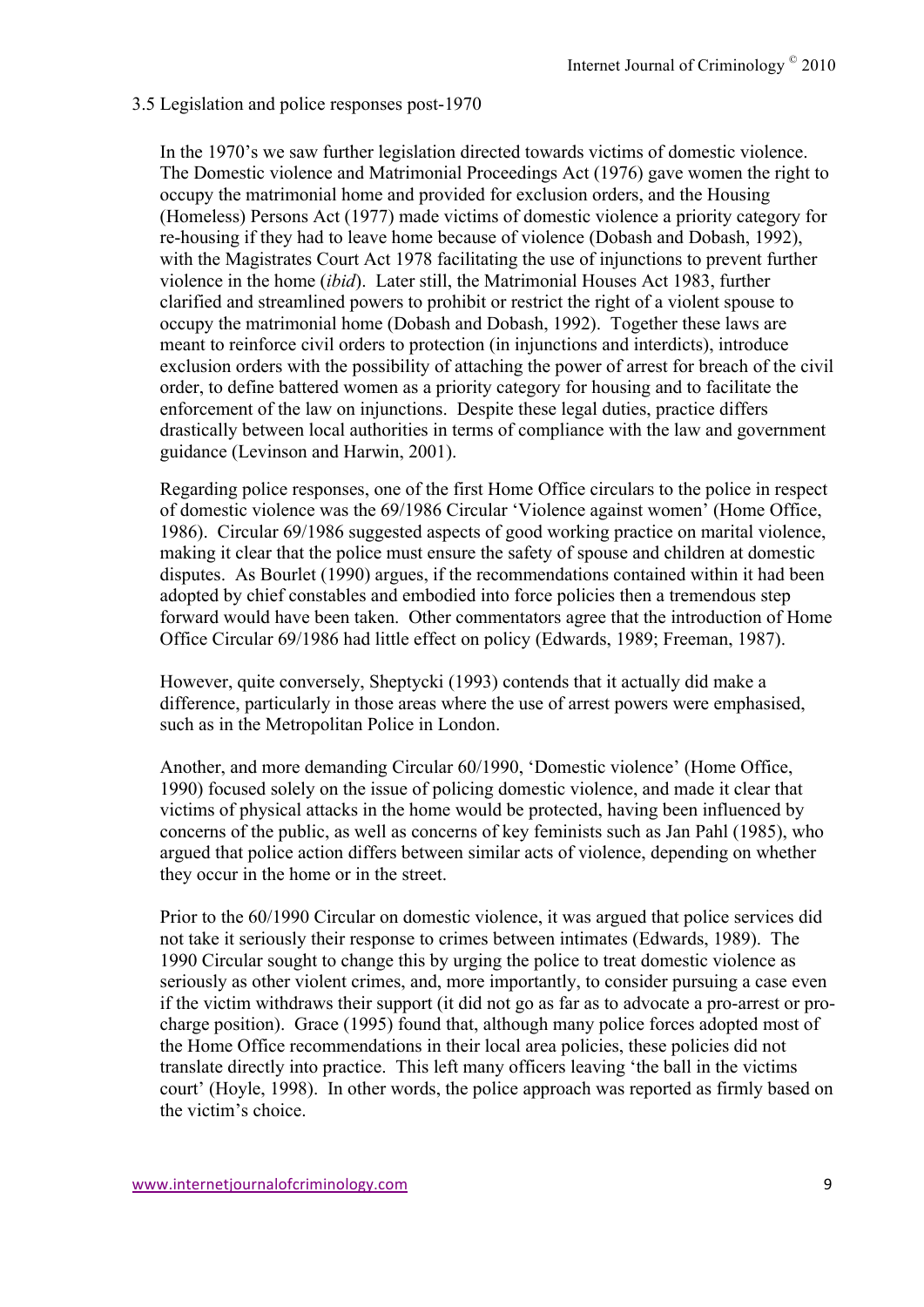More recently, Home Office (2000a) Circular 'Domestic violence', placed greater emphasis upon local police policy and prescribes how incidents of domestic violence should be policed, with a further Home Office (2000b) document, *Domestic violence: breaking the chain, multi-agency guidance for addressing domestic violence*, gave detailed advice on a partnership approach to policing domestic violence, an approach that has been developed in other parts of the world, for example, New Zealand and Australia (Strategic Partners Party, 1999, p.25).

However it was not until the introduction of The Domestic Violence, Crime and Victims Act (DVCVA) 2004, which came into force in 2005, that we seen substantial changes to the law relating to personal protection from assault. Previously the police were reluctant to arrest unless the victim had a non-molestation order in place, with the power to arrest attached.

A non-molestation order affords personal protection to victims of violence with breach punishable by up to five years imprisonment on indictment (Family Law Act, 1996), but Section 10 of the Act (DVCVA 2004) includes common assault as one of the specified offences in Schedule 1A to the Police and Criminal Evidence Act 1984 (PACE 1984). This enables a constable to make an arrest in a domestic violence context irrespective of whether a non-molestation order is in place. The DVCVA (2004) also included those who were in a relationship but who had never lived together, and same-sex couples, eligible for non-molestation orders.

Relevant legislation relating to domestic violence is also included within the appendices section of this review.

Although the police accountability and control have not been discussed in overtly political terms since the 1980's (Loveday, 2000), they continue to be important issues (Jones, 2003). Margaret Borkowski in her book, *Marital Violence* (1983), states that the police in their evidence to the Select Committee (Report from the Select Committee on Violence in Marriage 1975) stated that prosecution may just exacerbate the family relationship and that the mere arrival of a police officer at a domestic incident is enough to calm the atmosphere and deter future assault.

Borkowski goes on to argue that (at the time of writing c.1980) current police procedures allow the police to quickly disappear from the scene after calming the situation and passing on a few words of advice, leaving the victim in a continuing state of fear and with a feeling of not wanting to trouble the police again after calling them once before.

Violence against women in the home remained on the fringes of criminal justice responsibility, still perceived as a personal problem best dealt with by individual women or social services. In, *Women, Violence and Social Change* by Dobash and Dobash (1992), it reports on the thoughts of an Assistant Chief Constable from South Wales observed in 1990 prevailing police policy involves 'minimum involvement and disengagement' and there is 'no sign of a lasting improvement in police response'.

This comment further complements the Dobashes findings that dealing with 'domestics' is still considered 'rubbish' work unworthy of aggressive police action. In line with this thought Binney *et al*. (1981), in their study of women in refuges, uncovered that as many as sixty-four per cent of victims had not found the police helpful.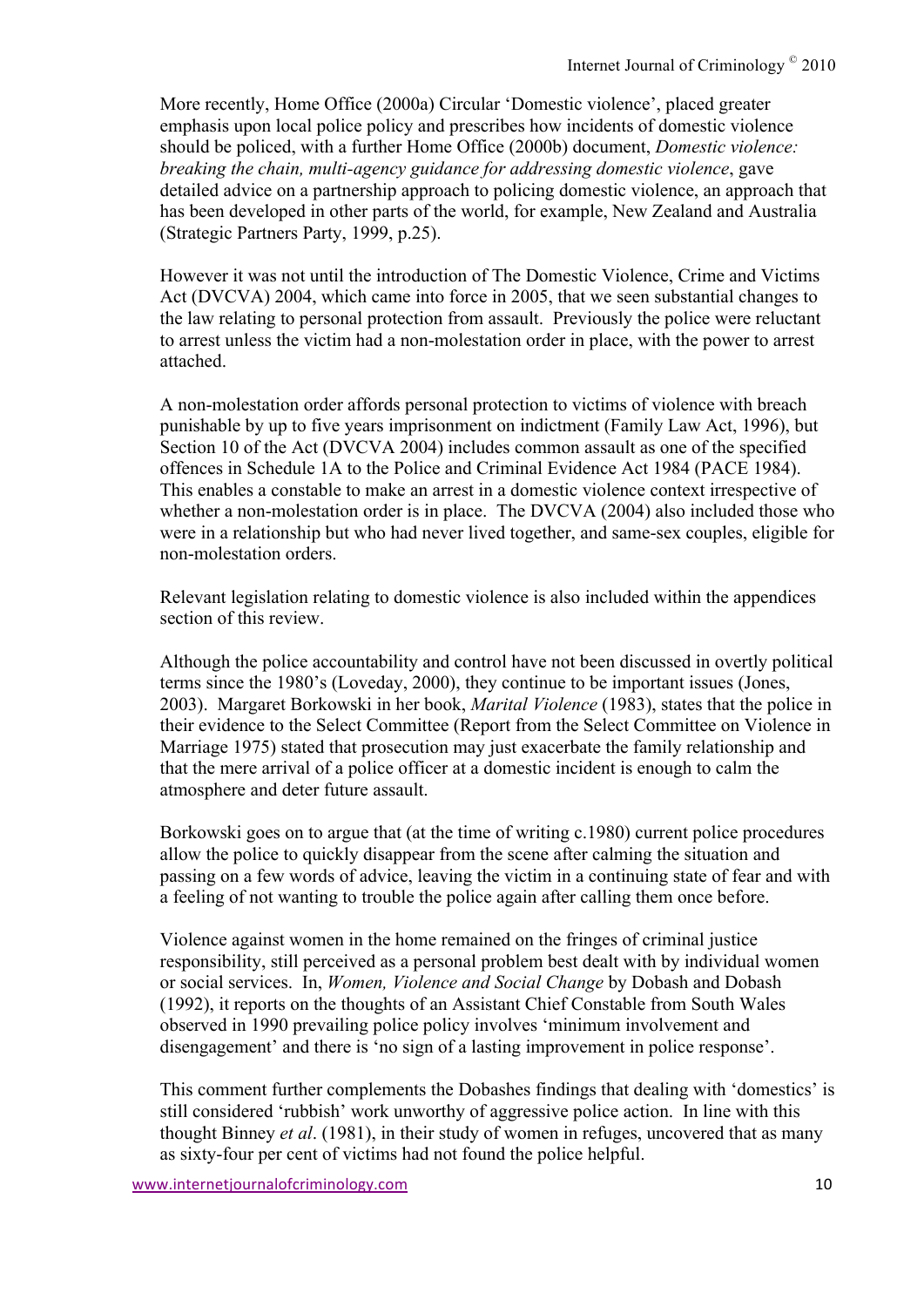The most frequent complaint being that the police were unwilling to intervene because it was a 'domestic dispute', with police officers seeing victims only worthy of a police response if seriously injured. It is not surprising then that the Dobashes found, even in areas with pro-arrest policies; arrest was still an unlikely outcome of police involvement. Their studies found that police officers prefer to get in and out quickly, and use non-arrest tactics such as 'cooling-off'.

Further observations of police reactions and interviews with police officers revealed that they discouraged women from filing formal complaints, often giving strong advice against arrest, present victims with all the 'negative effects of and barriers to pursuing a prosecution' and pressure women not to press charges. In this way the justice system helps create the reality of dropped charges and reluctant witnesses about which it complains.

The Dobashes evidence also showed that when responding to public and private violence police action is shaped more by the concerns for public order and the maintenance of police authority than enforcement of the law and protection of the victim. Writing somewhat eight years later, Hoyle and Sanders (2000) found nothing had changed regarding public and private incidents of assault, and although the two types are legally identical, they are sociologically distinct. They further recorded that not only is the aetiology of domestic assault different to that of non-domestic assault, but the response of the victims will often be different too.

Lorna Smith found widespread recalcitrance in her Home Office study, published in 1989, which revealed that the police were often called only as a last resort, and often only after repeated violent attacks.

More recently, we have begun to see issues associated with policing domestic violence achieving a high profile, through the requirement for the police and local government to include measures to reduce domestic violence in their respective performance plans. An example of this can be seen in the Devon Domestic violence Partnership Business Plan, 2004/2006, the publication of the British Crime Survey Domestic Violence report (Walby and Allen, 2004), and hard-hitting television advertisements indicating an increased emphasis on issues relating to domestic violence (Women's Aid, 2009).

The issue of discretion available to front-line police officers in deciding if or how they should deal with reported incidents is a subject that was a major concern in the early 1970's (see, for example, Bottomley, 1973, Ch.2), and one that continues into the 21st century with the arguments presented by Sanders and Young (2003) that the importance of police discretion is due in part to the fact that in the police organisation top down control over policy implementation through complete and perfect compliance is difficult. First, because of the many services the police are expected to provide, and second because long chains of command in police organisations preclude close supervision over the frontline staff (*ibid*). Lipsky (1980) argues that this inevitably results in policy being adapted or changed by local managers and front-line staff into a working practice which makes their lives easier, resulting in their decisions being converted into street-level policy. Implementation issues such as this can have a particular impact on the policing of domestic violence.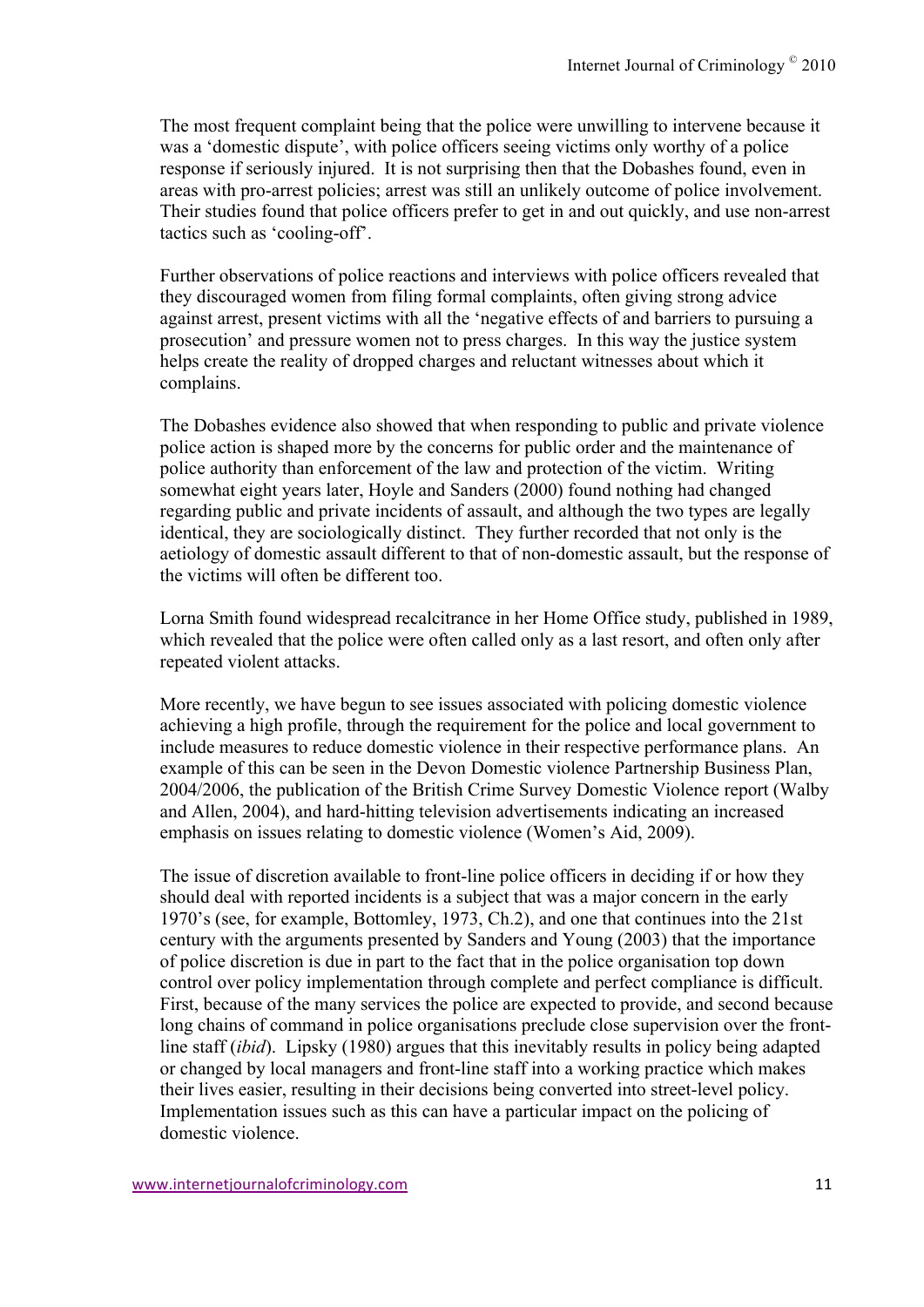### 3.6 Reporting and non-reporting of incidents

Many abused women have been ambivalent about calling the police: they fear they will not be believed or taken seriously; they may believe that the police can only respond to actual physical assault; they may fear it will provoke further or greater violence; and they may not want their partner/ex-partner to be taken to court (Paradine and Wilson, 2004; Alder, 1987; Kershaw *et al*., 2000). Anima Mama's influential book on violence against black women in the home (*The Hidden Struggle*, 1989) explains racist stereotypes, lack of interest in the needs of black women, and racist immigration laws mean that women from Black and Minority Ethnic (BME) communities, in particular, are often reluctant to call the police, for fear of racism against themselves or their partner. Research shows that some black women even found that they themselves were assaulted or threatened with arrest when they called the police (Mama, 1989).

In the last decade, the police response to domestic violence incidents has come under increasing criticism (Edwards, 1986). Common criticisms found by Morley and Mullender (1994) were that incidents responded to by the police were not being taken seriously and were seen as civil rather than criminal matters. The same pattern emerged in Horley's article *Homing in on Violence* (1988) which found that one of the major reasons given by women for not reporting an assault was that they did not feel that the police would be sympathetic to their circumstances.

Hoyle (1998) found, as many researchers before her (Cretney and Davis, 1995; Buzwana and Buzwana, 1996), that the majority of victims of domestic violence either refused to make a statement or withdrew statements soon after making them, often before the offender was even charged. Smith (1989) joins the debate in his findings of inadequate recording practices by the police which obscured the true picture of the extent of domestic violence. Mayhew *et al*. (1993) gave conservative estimates of the under-reporting of domestic violence incidents as high as eighty per cent. It is therefore well documented that police figures suffer from the problem of the hidden figure of crime; that is, the nonreporting of crime to the police by the public and the failure of the police to record crime that is reported (Mama, 1989). It appears then, in the words of Openland (1982), "the police are copping-out in handling family disputes".

Accounting for sixteen per cent of all reported violent incidents, domestic violence has more repeat victims than any other crime, with repeat victimisation accounting for seventy-three per cent of all cases (Home Office, 2005a). Domestic violence is underreported to the police for a variety of reasons, including victims being physically prevented, concerns by the victim and others of privacy, fear of reprisal, feelings of care for the offender, perceptions that it is not a police matter (Paradine and Wilson, 2004), and the fear of secondary victimisation during the court process (Alder, 1987).

The 2000 British Crime Survey found that, of those victims who did not report domestic violence to the police, 'privacy' was the main factor (Kershaw *et al*. 2000).

A Home Office study (Nicholas *et al*., 2005) showed that about one-fifth of victims of domestic violence thought that what had happened was 'a crime' (19%), 30 per cent thought that 'it was wrong, but not a crime', and 29 per cent thought it was 'just something that happens' (Figure 1). Female victims were more likely (25%) to regard the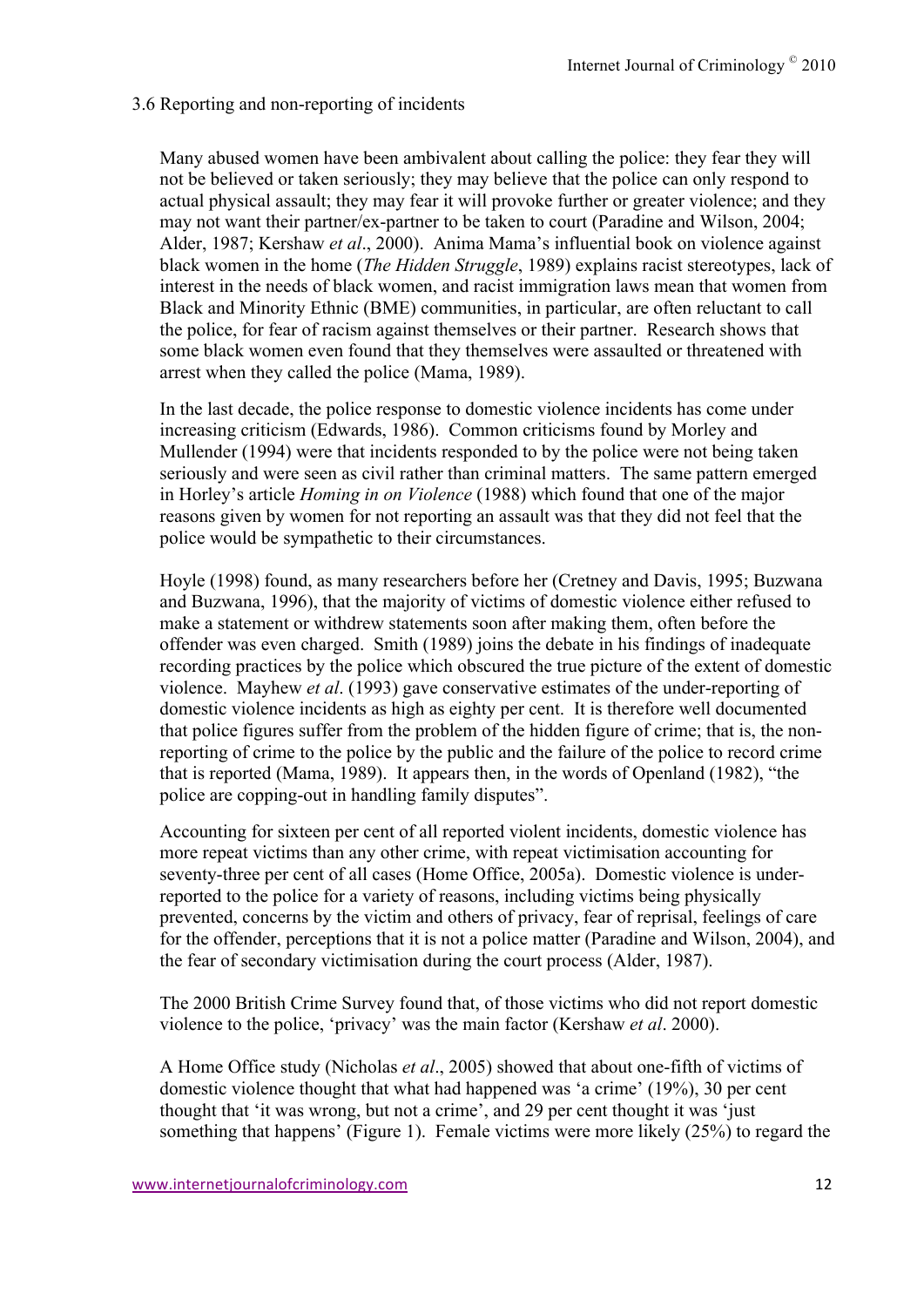abuse as a crime than male victims (11%), whereas male victims were more likely to think of the abuse as 'just something that happens'.



The chart shows that male victims are less likely to view domestic violence as a crime; this would result in a lower reporting rate to the police and therefore have an effect on overall percentages of male victims. Walby and Allen (2004) say that more women than male victims view domestic violence as a crime because women suffer more serious injuries.

#### 3.7 Contemporary context

Since 1993, many police services have introduced Domestic Violence Officers (DVOs) and pro-arrest policies. The main aims of these policies are to address the problem of victim non-cooperation and increase prosecution rates. The presumption is that arrest is always in the best interest of the victim; hence, the pro-arrest policy is to act according to apparent interests regardless of the victims view. The assumption is that by increasing arrest and prosecution the rates of domestic violence will lower. The danger that proarrest policies could actually increase the violence does not appear to be taken seriously and it is certainly not a danger that is addressed in Home Office policy. In contrast to the UK, a pioneering experiment in the USA (Minneapolis Domestic Violence Experiment, 1981-82) indicated that subsequent offending was reduced by half with arrest (Sherman and Berk, 1984). Although these results were welcomed by victim advocates, the results were intensely criticised for many methodological problems (Fagan, 1989).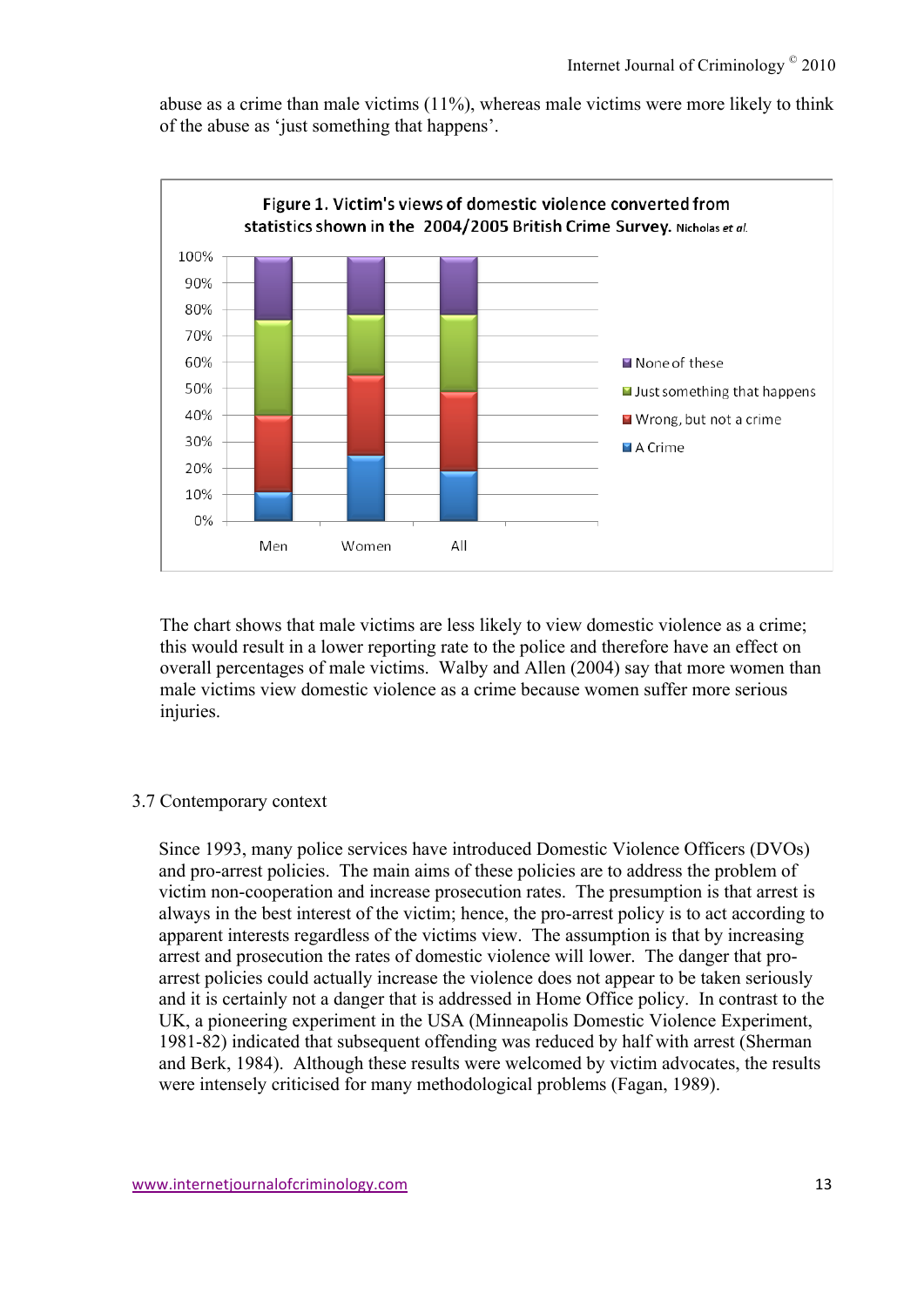Further experiments found that arrest was no more effective as a deterrent than any other intervention (Hirschel and Hutchinson, 1992; Dunford, 1992) or that arrest may actually increase the occurrence of future offending (Dunford, 1992; Sherman *et al*., 1991) At a minimum, arrest policies represent a better criminal justice system response than decades of non-intervention, despite the criticisms that there is potential for police bias when enforced against the poor or Black and Minority Ethnic (BME) groups (Miller, 2000; Zorza and Woods, 1994). Eliminating much police discretion through pro-arrest policies can be consequential, it can increase the number of dual arrests because police would feel the need to arrest anyone involved in a cynical need to cover their own back (Martin, 1997). In turn, dual arrests could deter victims from calling the police again (Buzawa and Buzawa, 1990; Martin, 1997).

Individual police service policies mean pro-arrest policies are not universally implemented and arrest is not automatic, even where there is evidence of an offence. But women who choose arrest are supported by the domestic violence officer who provides support and assistance with civil remedies, child arrangement, separation, and so forth, even if prosecution is not sought. Taking forward a prosecution does not depend solely on the victim's wishes. The Home Office Circular 30/2005 covers simple cautioning of offenders for criminal offences and advocates positive action in cases of domestic violence. This means that evidential and public interest tests need to be considered and it may be that although the victim does not support the prosecution, it can still go ahead. In fact, ACPO (Association of Chief Police Officers) guidance (sec. 3.1 Duty of Positive Action) states that the decision whether or not to arrest a suspect rests with the officer, and victims should not, therefore, be asked whether they require an arrest to be made (ACPO, 2008).

Every police officer should now be aware of their expected actions when arriving on scene at a domestic violence incident as directed by the ACPO and which is indicated in s.3.4 of the ACPO Guidance on Investigating Domestic Abuse (2008):

### **3.4 Actions on arrival at the scene**

On arrival at the scene, to ensure the safety of victims and children and to preserve evidence, officers should:

• Reassess victim and officer safety, including immediate risk, particularly in respect to access to or use of weapons;

• Make an immediate assessment of the need for first aid or other medical assistance such as

an ambulance (this should include the needs of the victim, any children, any other persons and the suspect);

- Separate parties, including any children;
- Confirm the identity of the suspect (if they are no longer at the scene circulate a full description via the radio system);
- Establish who is or was at the scene, including any children;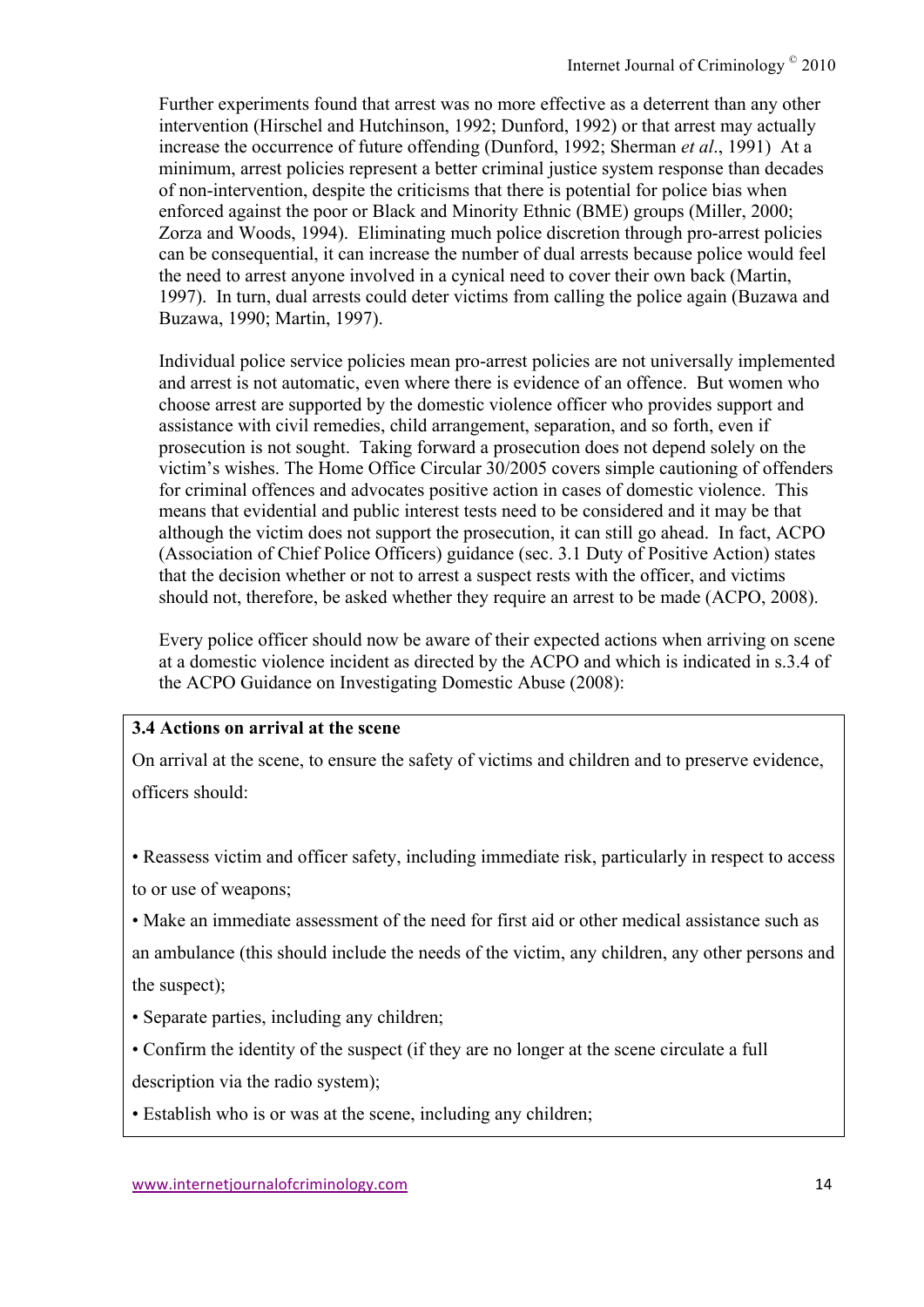• Request appropriate checks on the suspect and household (including warrants, bail conditions, civil orders and child protection register, ViSOR (Violent and Sex Offenders Register), INI (IMPACT Nominal Index; information sharing between forces), firearms licences or intelligence reports linking suspect and household members to weapons) if not already done.

• Make accurate records of everything said by the suspect, victim and any witnesses, including children;

- Record the demeanour of the suspect, victim and any other witnesses, including children;
- Consider taking photographs and/or using a video camera to record evidence;
- Report findings to the IO (Investigating Officer).

• Secure the safety of the victims in their home – if this is not possible, consideration should be given to taking them to another place of safety, e.g. the home of a relative or a refuge (this should be done according to local arrangements for housing and refuge provision);

• Obtain an overview of what has occurred, taking into account the established risk factors associated with domestic abuse;

• Ensure that information relating to the suspect is included in any risk management processes.

ACPO Guidance on Investigating Domestic Abuse ACPO NPIA (2008)

Individual forces are also recommended by the ACPO (2008) to *consider* measures or themes for performance review, including:

- Domestic abuse incident statistics;
- Domestic homicide statistics;
- Domestic abuse arrest and charge statistics;
- Domestic abuse-related crime statistics and detections;
- Repeat victimisation statistics

This recommendation takes us full circle to the very first sentence of this literature review:

*Domestic violence is not a legally-defined offence and the police are not currently required to identify separately domestic violence incidents in their statistical returns to the Home Office (Plotnikoff and Woolfson, 1998).*

This concludes the literature review section of the dissertation. I will now continue into Chapter 4 with the discussion.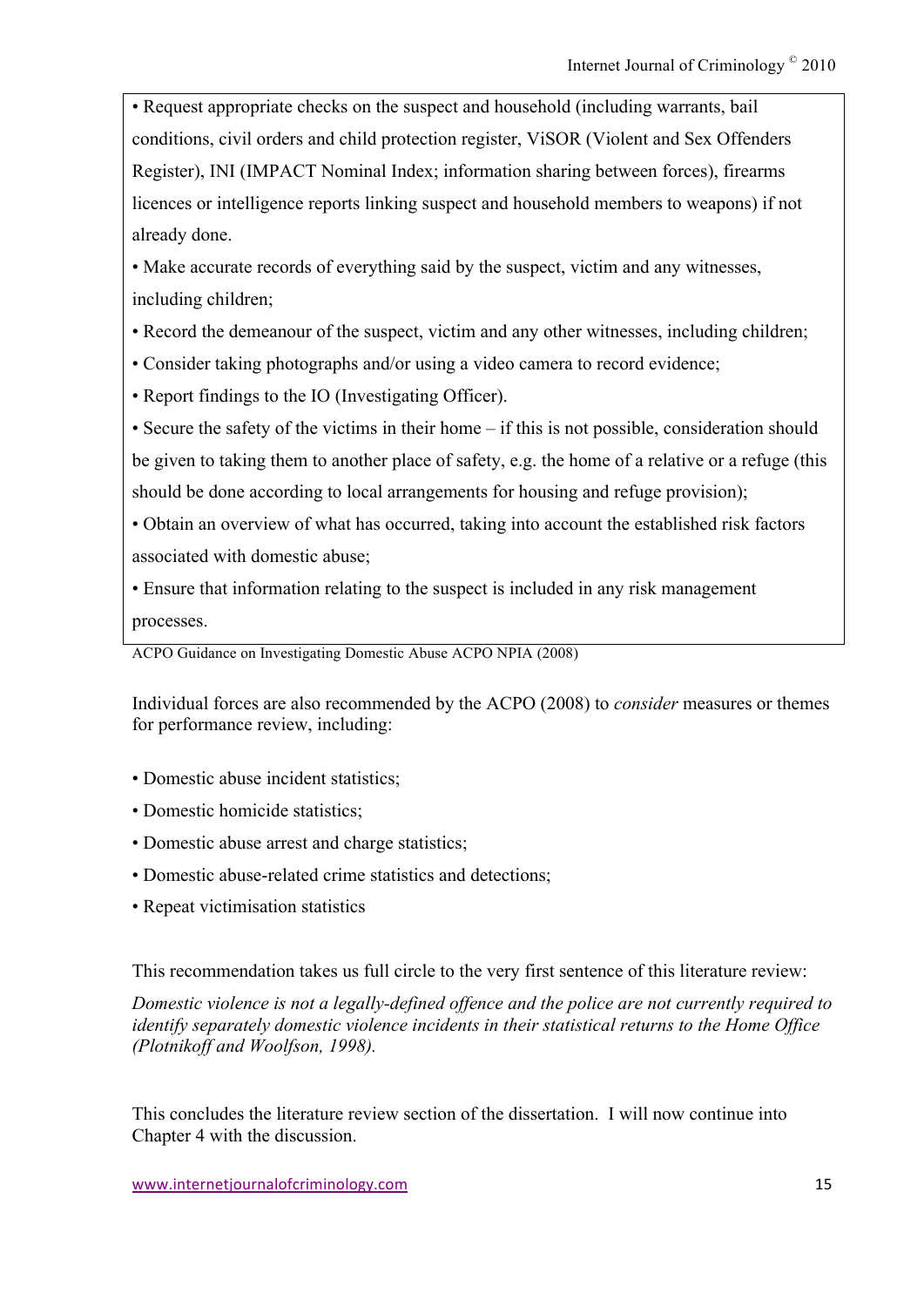# **Chapter 4: Discussion**

The predominant aim of this dissertation was to critically examine the police response to domestic violence. The methodology adopted to perform the review was sufficient to ensure a concise and detailed analyse. The main concepts and theories that were proposed in the introduction were commented upon and related directly to the issue of domestic violence. This section of the dissertation will discuss how the findings from the literature review met the initial aims of the study.

The review has discussed the struggle for the recognition and treatment of domestic violence as criminal violence and the responses of both the government and the police (Home Office, 2003). It has reviewed the history of state and social acceptability and examined the 1990 shift in police policy. It also critically examined the post-2000 changes, the shift towards 'pro-arrest' policies and 'positive action'.

The elements of localism in police accountability structures has resulted in how the fortythree constabularies interpret Home Office evaluations of the new and still evolving police responses to domestic violence. During the 1990's, Grace (1995) found that all but three of the English and Welsh constabularies had developed domestic violence policies and that 50 per cent of forces had developed specialist domestic violence units. Nevertheless, what remains concerning is that interviews with officers discovered that a third had not heard of any new Home Office policy and half reported not receiving any new guidelines. So, although we did see a positive shift in police policy, resulting in some improvements and innovations, there remained variation and uneven implementation of the new policies across the country, which meant that even by the end of the 1990s the police response to domestic violence was still very much a postcode lottery. However, more recently, research has shown that victims of domestic violence are experiencing increasing satisfaction (Hester and Westmarland, 2005).

Attempting to reduce domestic violence through rehabilitation, rather than through punitiveness is consistent with the wishes of many victims who are more concerned with ending the violence than to punish (Davis and Cretney, 1997). Although some feminists argue that restorative approaches legitimate male violence (Stubbs, 1997), pro-arrest policies remove victim choice.

The criminal justice system also needs to expand its understanding of domestic violence beyond the male abuser/female victim model and to provide adequate protections for all victims regardless of gender or sexual orientation. The promotion of a gendered neutral approach continues to resurface (Hague and Malos, 2005) and further research into why most men do not engage in intimate violence is imperative to understand what role gender does play in domestic violence. Furthermore, although a symmetrical application of an arrest policy meets the equality tenet inherent in modern society, its intention to protect women as victims is easily misapplied and used against them resulting in inappropriate arrests.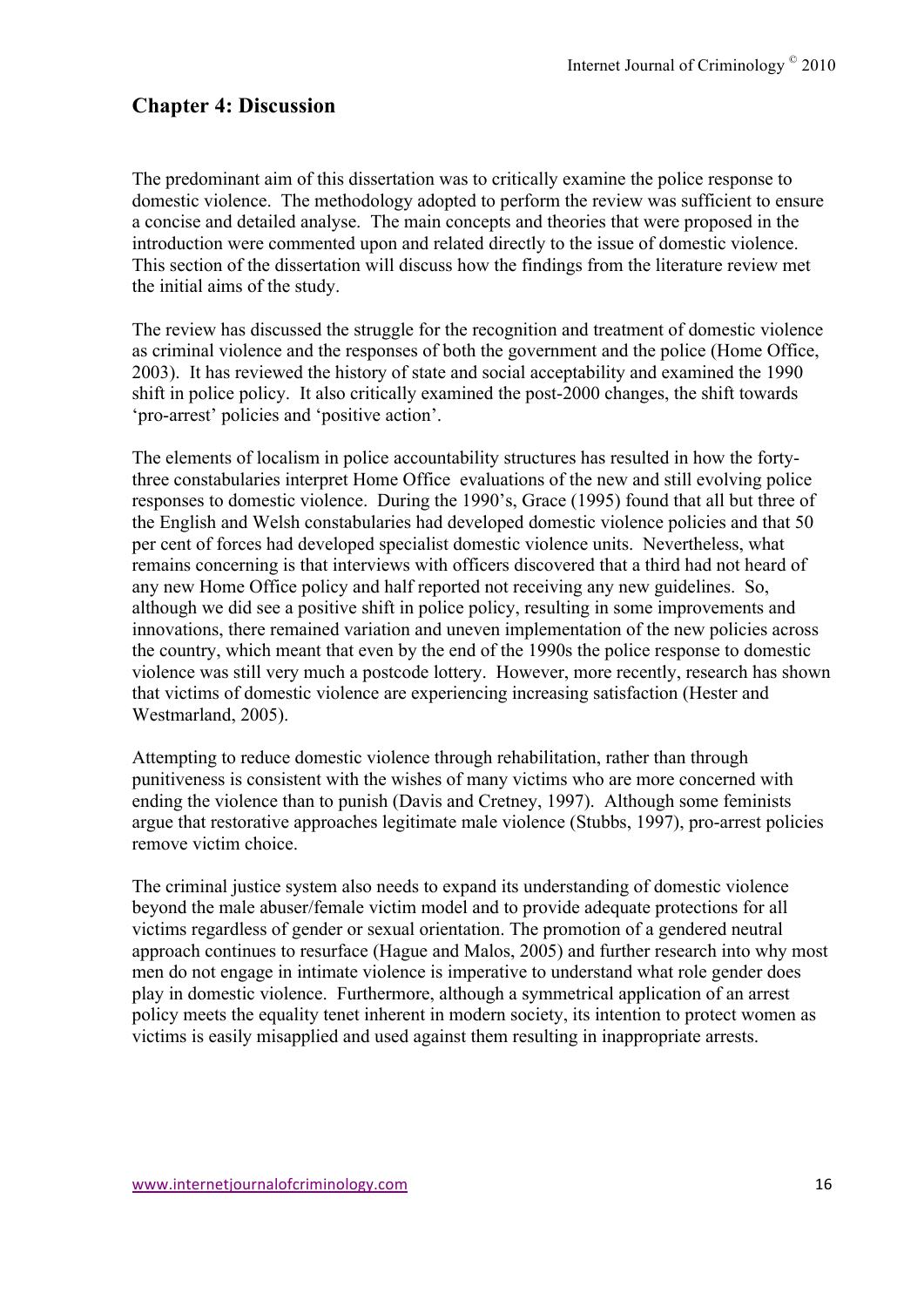The police response to incidents of domestic violence is significant in that they may be responding to a first disclosure or attempt at help-seeking. How the police respond to such incidents carries important messages. A sensitive response is likely to reassure a victim that their complaint is one that will be taken seriously, and respectfully, and the response may facilitate access to specialist domestic violence support services. In contrast, a poor response may deter the victim from seeking future help and leave the victim unprotected and at risk of further violence.

The dissertation will now continue into Chapter 5 with the conclusion.

# **Chapter 5: Conclusion**

This dissertation has addressed the delicate issue of domestic violence, which by its very intrinsic nature and hidden occurence, can often produce limited and indefinite figures. This is further complicated by the lack of firm policy requesting statistical returns from the police on incidents surrounding domestic violence.

During the research period for this review I spent time at the British Library at Boston Spa where I was introduced to a wealth of research materials including journal articles and texts written by well-established authors in my chosen field of study. This allowed the method adopted, and highlighted in the methodology section of the review, to prove accurate in providing a range of information from different sources, allowing for a critical examination of the selected concepts and therefore ensuring a strength of knowledge in the area.

The main findings of the review indicate that only time and solid research will tell if the criminal justice system can successfully reduce domestic violence. None of the initiatives described within the review will work in isolation. In many cases it is only when information from a range of sources is put together that risk to adults and children can be identified and properly assessed. The effective sharing of information about individuals in the context of domestic violence enables agencies to identify, assess, manage and reduce the risk that is inevitably associated with such cases. The best research suggests that a coordinated community response, which involves police, prosecutors, voluntary organisations, probation officers, treatment providers, and medical professionals, is essential. And, while both lethal and non-lethal intimate violence declined in the 1990s, so too has non-domestic violence. Thus, we must be cautious before attributing progress solely to more aggressive criminal intervention. Nevertheless, many remain optimistic that treating domestic violence as a serious public crime and not a trivial family matter will make for a safer society.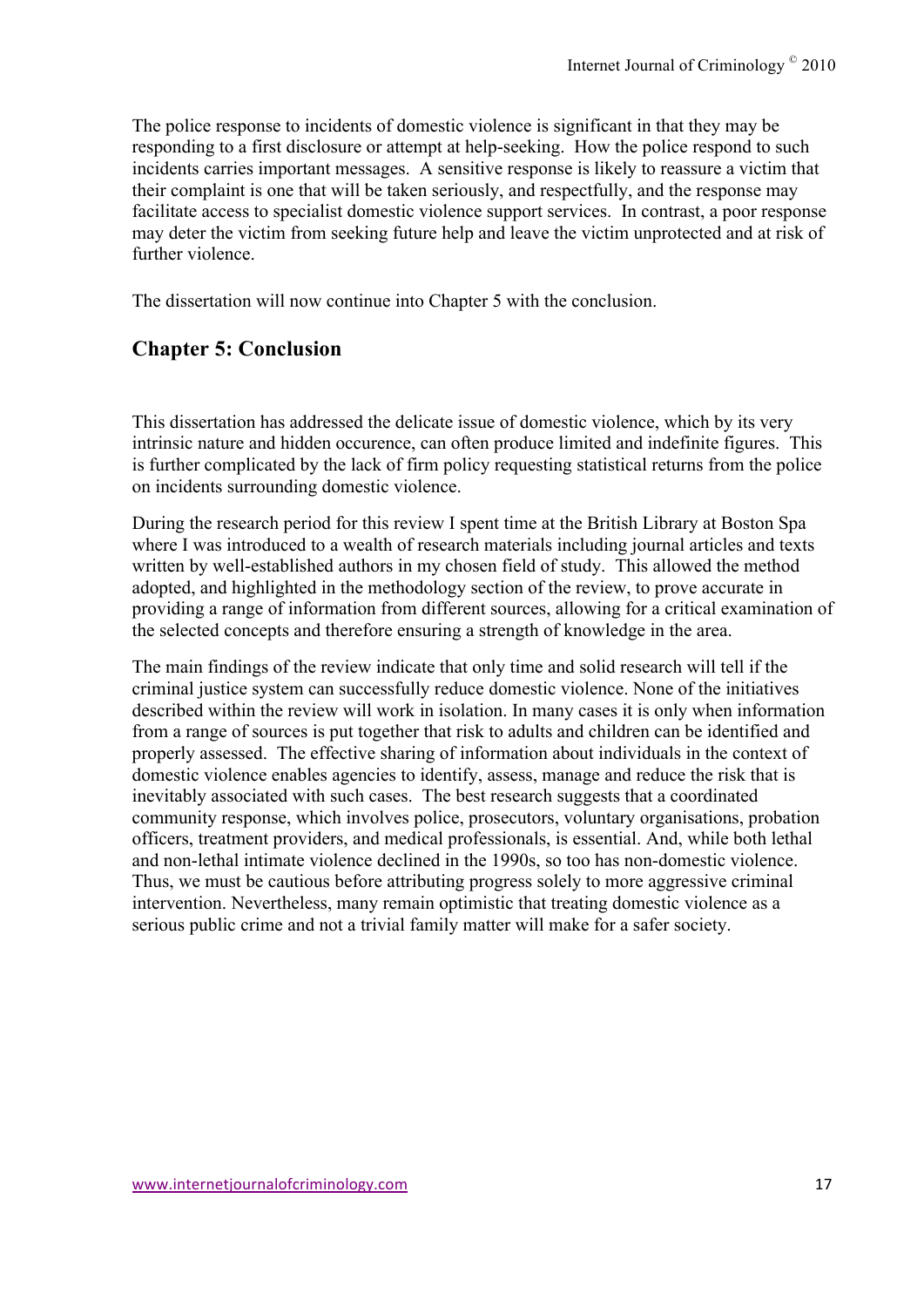# References

ACPO (Association of Chief Police Officers) (2008) *Guidance on Investigating Domestic Abuse*. London: ACPO NPIA (2008).

Alder, Z. (1987) *Rape on Trial*. London: Routledge and Kegan Paul.

Berry, D.B. (2000) *The Domestic Violence Sourcebook*. 3<sup>rd</sup> ed. Los Angeles: Lowell House.

Binney, V., Harknell, G. and Nixon, J. (1981) *Leaving Violent Men*. London: National Women's Federation.

Bograd, M. (1988) *Feminist Perspectives in Wife Abuse: An Introduction*. In Yllo, K. and Bograd, M. (1988) *Feminist Perspectives on Wife Abuse*. Beverley Hills: Sage.

Borkowski, M. (1983) *Marital Violence: the community response*. London: Tavistock Publications.

Bottomley, A.K. (1973) *Decisions in the Penal Process*. Oxford: Martin Robertson.

Bourlet, A. (1990) *Police Intervention in Marital Violence*. Buckingham: Open University Press.

Bryman, A. (2004) *Social Research Methods*. 2nd ed. Oxford: Oxford University Press.

Buzawa, E.S. and Buzawa, C.G. (1990) *Domestic Violence: The criminal justice response*. Newbury Park, CA: Sage.

Buzawa, E.S. and Buzawa, C. G. eds. (1996) *Do Arrests and Restraining Orders Work?*  Beverley Hills, CA: Sage.

Byrom, M. (1988) *Punch and Judy: Its origin and evolution*. Norwich: DaSilva Puppet Books.

Cobbe, F.P. (1878) *Wife-Torture in England*. The Contemporary Review. Vol 32, April-July. England: Strahan and Company Limited.

Coote, A. and Campbell, B. (1987) *Sweet Freedom*. Oxford: Blackwell.

Cretney, A. and Davis, G. (1995) *Punishing Violence*. London: Routledge.

Davis, G. and Cretney, A. (1997) *Prosecuting Domestic Assault: Victims failing courts or courts failing victims?* Howard Journal of Criminal Justice, 36: 146.

D'Cruze, S. (1998) *Crimes of Outrage: Sex, Violence and Victorian Working Women*. London: University College London Press.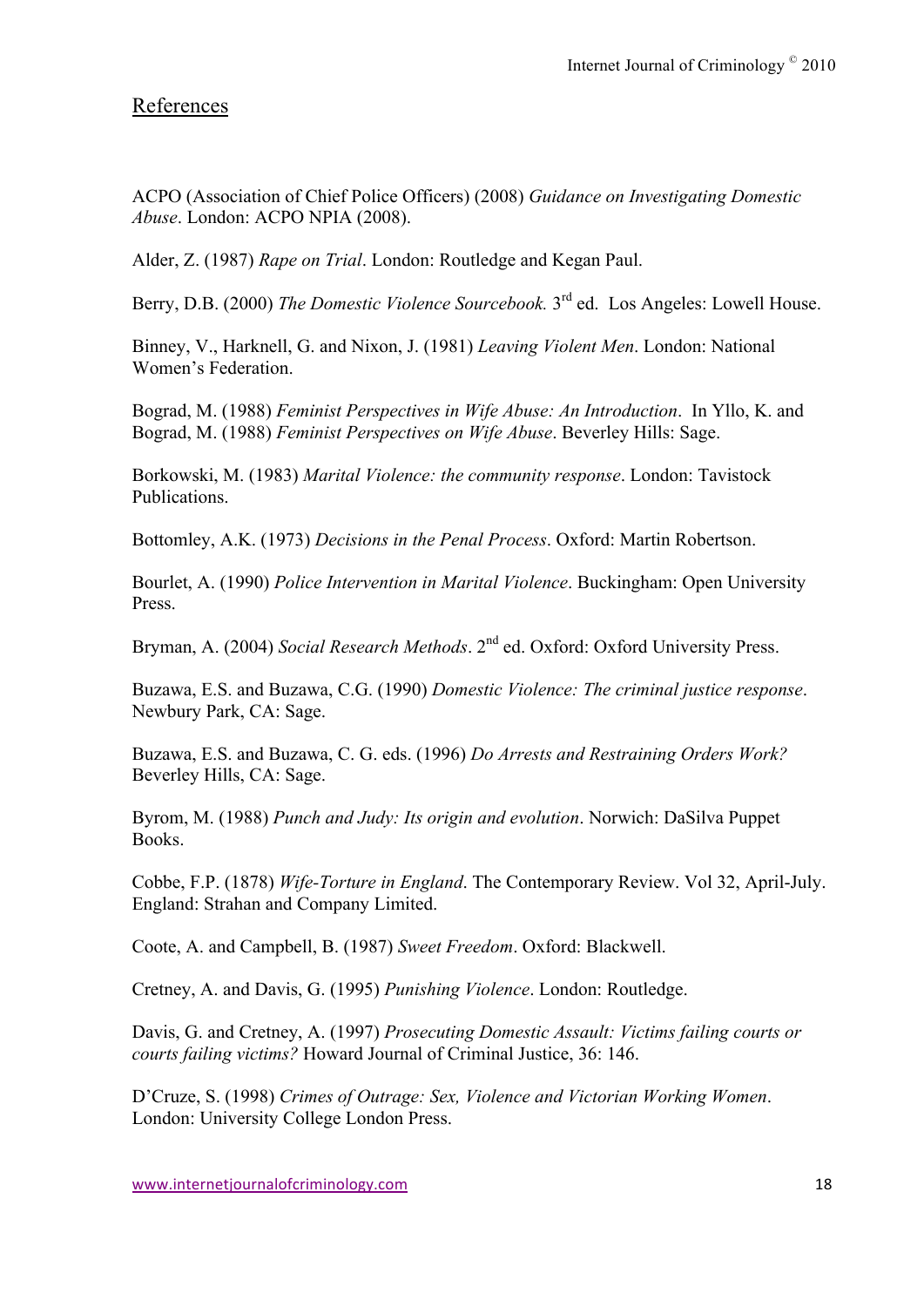DeKeseredy, W. and Hinch, R. (1991) *Woman Abuse: Sociological Perspectives*. Ontario: Thompson.

Denscombe, M. (1998) *The Good Research Guide: for small-scale social research projects*. Buckingham: Open University Press.

Devon Domestic Violence Partnership (2004) *Devon Domestic Violence and Abuse: Business Plan 2004-2006*. [online] Available at:

http://domesticviolence.devon.gov.uk/pubanddocs/Business\_plan-aw.pdf. [Accessed on 7 February 2009].

Dobash, E.R. and Dobash, R.P. (1980) *Violence against wives*. London: Open Books.

Dobash, E.R. and Dobash, R.P. (1992) *Women, Violence & Social Change*. London: Routledge.

Dodd, T., Nicholas, S., Povey, D. and Walker, A (2004) *Crime in England and Wales 2003/2004*. Home Office Statistical Bulletin. 10/04. London: Research, Development and Statistical Directorate.

Domestic Violence, Crime and Victims Act (2004). [online] Available at: http://opsi.gov.uk/acts/acts2004/ukpga\_20040028-en\_1. [Accessed on 12 November 2008].

Dunford, F.W. (1992) *The measurement of recidivism in cases of spouse assaults*. Journal of Criminal Law and Criminology, 83: 120-136.

Edwards, S. (1986) *The Police Response to Domestic Violence in London*. London: Central London Polytechnic.

Edwards, S. (1989) *Policing Domestic Violence*. London: Sage.

Elmsley, C. (1996) *Crime and Society in England*. 2nd ed. London: Pearson Education Limited.

Fagan, J. (1989) *Cessation of family violence: Deterrence and dissuasion*. In Ohlin, L. and Tonry, M. eds. *Family Violence* (pp. 427-480). Chicago: Chicago University Press.

Freeman, D.A. (1987) *Dealing with Domestic Violence*. Bicester: CCH Editions.

Gash, S. (2000) *Effective Literature Searching for Research*. 2<sup>nd</sup> ed. Aldershot: Gower.

Glesne, C. and Peshkin, A. (1992) *Becoming qualitative researchers: An introduction*. New York: Longman.

Godfrey, B. and Lawrence, P. (2005) *Crime and Justice 1750-1950*. Devon: Willan Publishing.

Grace, S. (1995) *Policing Domestic Violence in the 1990's*. Home Office Research Study No. 139. London: HMSO.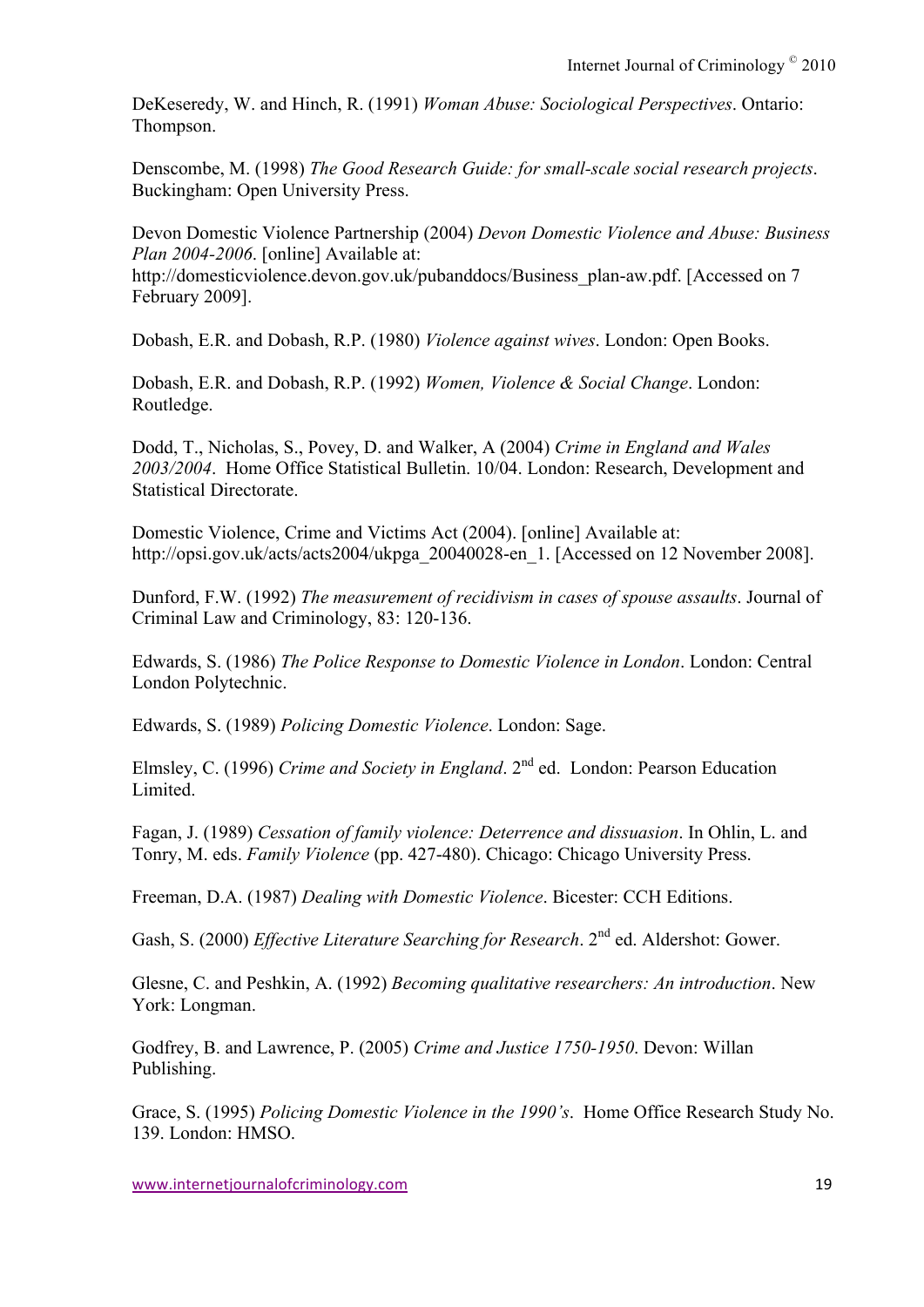Hague, G. and Malos, E. (2005) *Domestic violence: action for change*. 3rd ed. Cheltenham: New Clarion Press.

Hague, G. Mullender, A. and Aris, R. (2003) *Is Anyone Listening? Accountability and women survivors of domestic violence*. London: Routledge.

Hanmer, J. and Saunders, S. (1984) *Well-founded fear: A community study of violence to women.* London: Hutchinson.

Harne, L. and Radford, J. (2008) *Tackling Domestic Violence: theories, policies and practice*. England: Open University Press.

Hearn, J. (1996) *Men's violence to known women: historical, everyday and theoretical constructions by men*. In Fawcett, B., Featherstone, B., Hear, J. and Toft, C. eds. *Violence and Gender Relations.* London: Sage.

Hester, M. and Westmarland, N. (2005) *Tackling Domestic Violence: Effective interventions and approaches*. Home Office Research Study 290. London: Home Office.

Hirschel, J.D. and Hutchinson, I.W. (1992) *Female spouse abuse and the police response: The Charlotte, North Carolina experiment*. Journal of Criminal Law and Criminology, 83: 73- 119.

Holy Bible: Genesis 3:16 [online] Available at: http://bibleresources.bible.com. [Accessed on 2<sup>nd</sup> November 2009].

Home Office. (1861) *Offences Against the Person Act*. London: HMSO.

Home Office. (1876) *Cruelty to Animals Act*. London: HMSO.

Home Office. (1986) *Violence Against Women*. Circular to police. London: HMSO.

Home Office. (1990) *Domestic Violence*. Circular to police. London: HMSO.

Home Office. (2000a) *Domestic Violence*. Circular to police 19/2000. London: HMSO.

Home Office. (2000b) *Domestic Violence*: *Breaking the Chain, Multi Agency Guidance for Addressing Domestic Violence*. London: HMSO.

Home Office. (2003) *Safety and Justice: the government's proposals on domestic violence*. London: Home Office.

Home Office. (2005) *The Domestic Violence, Crime and Victims Act 2004. The New Offence of Causing or Allowing the Death of a Child or Vulnerable Adult*. Circular to police 9/2005. London: HMSO.

Home Office. (2005a) *Domestic Violence: A National Report*. London: HMSO.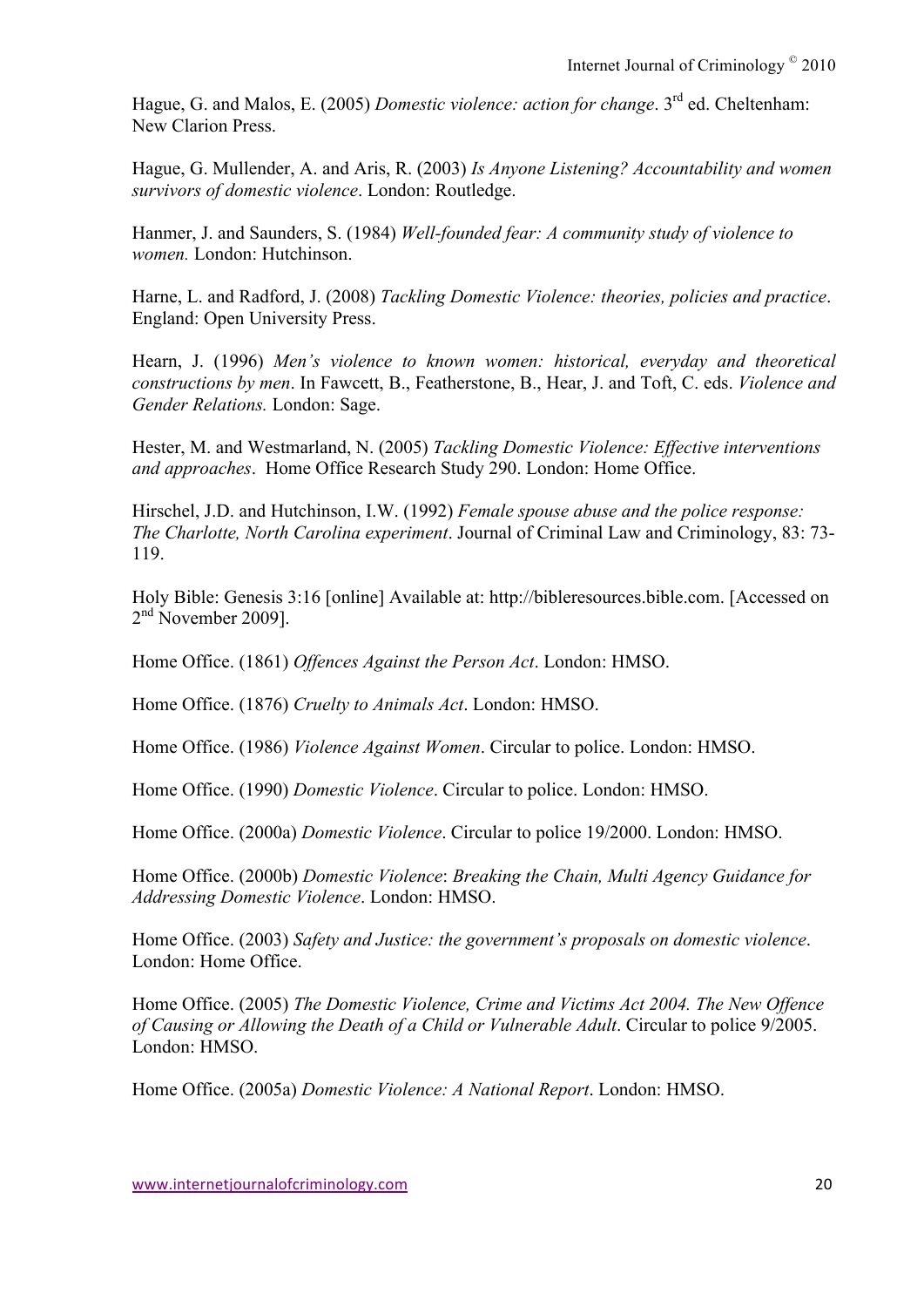Home Office Circular 30/2005 [online] Available at:

http://www.knowledgenetwork.gov.uk/HO/circular.nsf/79755433dd36a66980256d4f004d151 4/d820bbad9e5edd8680257013004d1ccf?OpenDocument [Accessed 6 March 2009].

Horley, S. (1988) *Homing in on Violence*. Police Review, January.

Hoyle, C. (1998) *Negotiating Domestic Violence: Police, Criminal Justice and Victims*. Oxford: Oxford University Press.

Hoyle, C. and Sanders, A. (2000) *Police Response to Domestic Violence: From Victim Choice to Victim Empowerment?* British Journal of Criminology, 40: 14-36.

ICM (2003) BBC Hitting Home Domestic Violence Survey.

Island, D. and Letellier, P. (1991) *Men Who Beat the Men Who Love Them*. London: Harrington Park Press.

Jones, T. (2003) *The governance and accountability of policing*. In Newburn, T. ed. *Handbook of Policing*. London: Willan publishing.

Jupp, V., Davies, P. and Francis, P. eds. (2000) *Doing Criminological Research.* London: Sage.

Kashani, J. and Allan, W. (1998) *The Impact of Family Violence on Children and Adolescents*. London: Sage.

Kershaw, C., Budd, T., Kinshott, G., Mattison, J., Mayhew, P. and Myhill, A. (2000) *The 2000 British Crime Survey England and Wales*. Home Office Statistical Bulletin 18/00. London: Home Office.

Kershaw, C., Nicholas, S. and Walker, A. (2008) Crime in England and Wales 2007/08. Home Office Statistical Bulletin. London: Home Office. [online] Available at: http://homeoffice.gov.uk/rds/pdfs08/hosb0708.pdf. [Accessed on 2nd March 2009].

King, G., Koehane, R.O. and Verba, S. (1994) *Designing social inquiry: Scientific inference in qualitative research*. Princeton, NJ: Princeton University Press.

Leventhal, B. and Lundy, S.E. eds. (1999) *Same-Sex Domestic Violence – Strategies for Change*. London: Sage.

Levinson, D. and Harwin, N. (2000) *Reducing Domestic Violence...What Works? Accommodation Provision*. Crime Reduction Research Series. London: Policing and Reducing Crime Unit.

Lipsky, M. (1980) *Street Level Bureaucracy*. New York: Russell Sage.

Loveday, B. (2000) *New directions in accountability*. In Leishman, F., Loveday, B. and Savage, S. eds. *Core Issues in Policing*. Harlow: Pearson Education.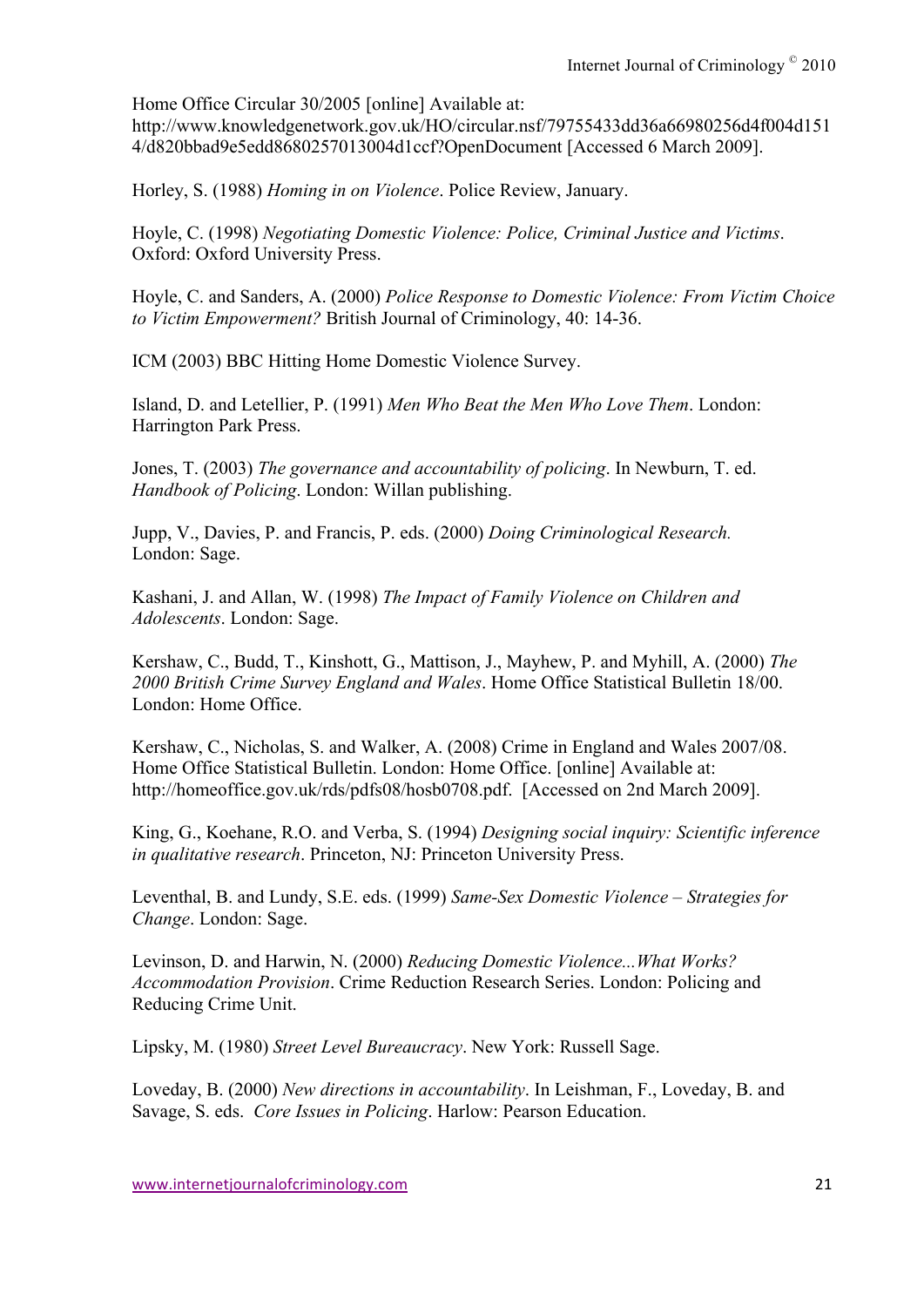Mama, A. (1989) *The Hidden Struggle: statutory and voluntary sector responses to violence against black women in the home*. London: London Race and Housing Research Unit.

Martin, M.E. (1997) *Double your trouble: Dual arrest in family violence*. Journal of Family Violence, 12: 139-157.

Mayhew, P., Aye Maung, N. and Mirlees-Black, C. (1993) *The 1992 British Crime Survey*. London: HMSO.

McGibbon, A., Cooper, L. and Kelly, L. (1989) *What Support? An Explanatory Study of Council Policy and Practice, and Local Support Services in the Area of Domestic Violence within Hammersmith and Fulham*. London: Hammersmith and Fulham Community Safety Unit.

Miller, S.L. (2000) *Mandatory arrest and domestic violence: Continuing questions*. In Muraskin, R. and Alleman, T. eds. *It's a crime: Women and justice.* (pp. 283-310). New York: McGraw-Hill.

Morley, R. and Mullender, A. (1994) *Preventing Domestic Violence to Women*. Home Office Police Research Group.

Nicholas, S., Povey, D., Walker, A. and Kershaw, C (2005) *The 2004/2005 British Crime Survey England and Wales*. Home Office Statistical Bulletin 11/05. London: Home Office.

Openland, N. (1982) *Coping or Copping Out*. Criminology, November.

Pahl, J. ed. (1985) *Private Violence and Public Policy*. London: Routledge.

Paradine, K. and Wilson, J. (2004) *Protection and Accountability: The Reporting, Investigation and Prosecution of Domestic Violence Cases*. National Centre for Policing Excellence. London: Home Office.

Plotnikoff, J. and Woolfson, R. (1998) *Policing Domestic Violence: Effective Organisational Structures*. Police Research Series Paper 100, Policing and Reducing Crime Unit. London: Home Office.

Police and Criminal Evidence Act (PACE 1984) London: HMSO

Reardon, D. (2006) *Doing Your Undergraduate Project*. London: Sage

Roy, M. ed. (1977) *Battered Women: A psychological study of domestic violence*. New York: Van Nostrand Reinhold Company.

Sanders, A. and Young, R. (2003) *Police Powers*. In Morgan, R. and Smith, D.J. eds. *Handbook of Policing*. Collumpton: Willan Publishing

Sarantakos, S. (2005) *Social Research*. 3rd ed. Basingstoke: Palgrave Macmillan.

Shakespeare, W. (c.1593) *The Taming of the Shrew: Act III, Scene II*. [online] Available at: www.online-literature.com/booksearch.php. [Accessed on 2 November 2009].

www.internetjournalofcriminology.com 22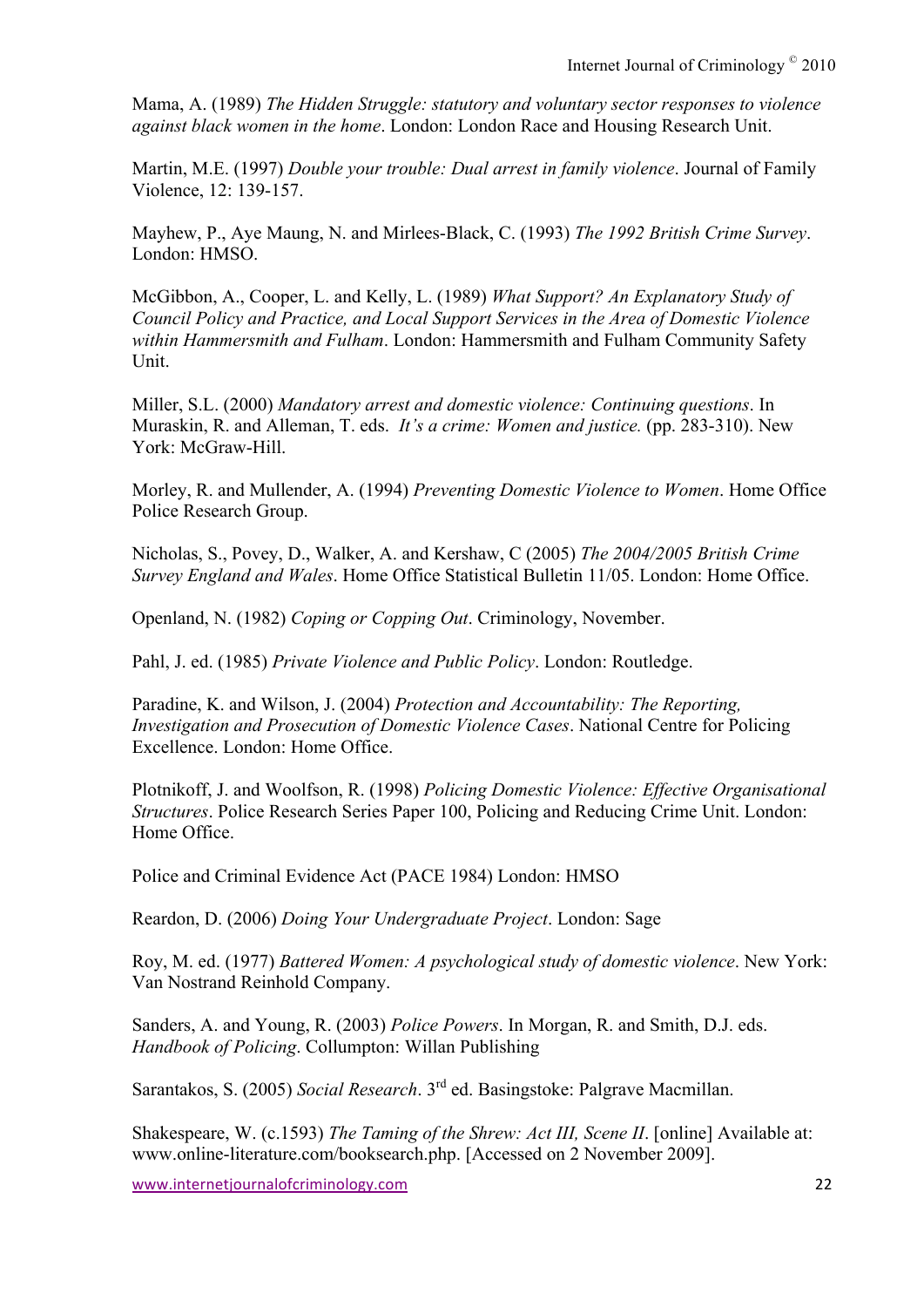Sheptycki, J.W.E. (1993) *Innovations in Policing Domestic Violence*. Aldershot: Avebury.

Sherman, L.W. and Berk, R.A. (1984) *The Minneapolis domestic violence experiment*. Police Foundation Reports, 1: 1-8.

Sherman, L.W., Schmidt, J.D., Rogan, D.P., Gartin, P.R., Cohn, E.G., Collins, D.J. and Bacich, A.R. (1991) *From initial deterrence to long-term escalation: Short custody arrest for poverty ghetto domestic violence*. Criminology, 29: 821-850.

Smith, L. (1989) *Domestic Violence*. Home Office Research Study 107. London: HMSO.

Stanko, E. (2000) *The day to count: A snapshot of the impact of domestic violence in the UK*. Criminal Justice, 1: 2.

Strategic Partners Party. (1999) *Current Perspectives on Domestic Violence: A review of national and international literature.* Federal Government of Australia, Canberra. [online] Available at: www.padomestic violence.dpmc.gov.au/publications. [Accessed on 12 February 2009].

Strauss, A. and Corbin, J. (1990) *Basics of qualitative research: Grounded theory procedures and techniques*. London: Sage.

Stubbs, J. (1997) *Shame, defiance, and violence against women: A critical analysis of 'communitarian' conferencing*. In Cook. S. and Bessant, J. eds. *Women's encounters with violence: Australian experiences.* Thousand Oaks, CA: Sage.

Walby, S. (2004) *The Cost of Domestic Violence: Interim Report Key Findings*. London: Women and Equality Unit.

Walby, S. and Allen, J. (2004) *Domestic Violence, Sexual Assault and Stalking: Findings from the British Crime Survey*. Home Office Research, Development and Statistics Branch, London.

Walklate, S. (1995) *Gender and Crime*. London: Prentice Hall.

Webb, E. J., Campbell, D. T., Schwartz, R. D. and Sechrest, L. (1966). *Unobtrusive Measures: Nonreactive Measures in the Social Sciences.* Chicago: Rand McNally.

Women's Aid (2009) *Cut*. London: Grey London. [online] Available at http://link.brightcove.com/services/player/bcpid1509319623?bctid=18234972001 [Accessed 5 April 2009].

Yllo, K. and Bogard, M. eds. (1988) *Feminist Perspectives on Wife Abuse*. Newbury Park: Sage.

Zorza, J. and Woods, L. (1994) *Mandatory arrest: Problems and possibilities*. New York: National Centre on Women and Family Law.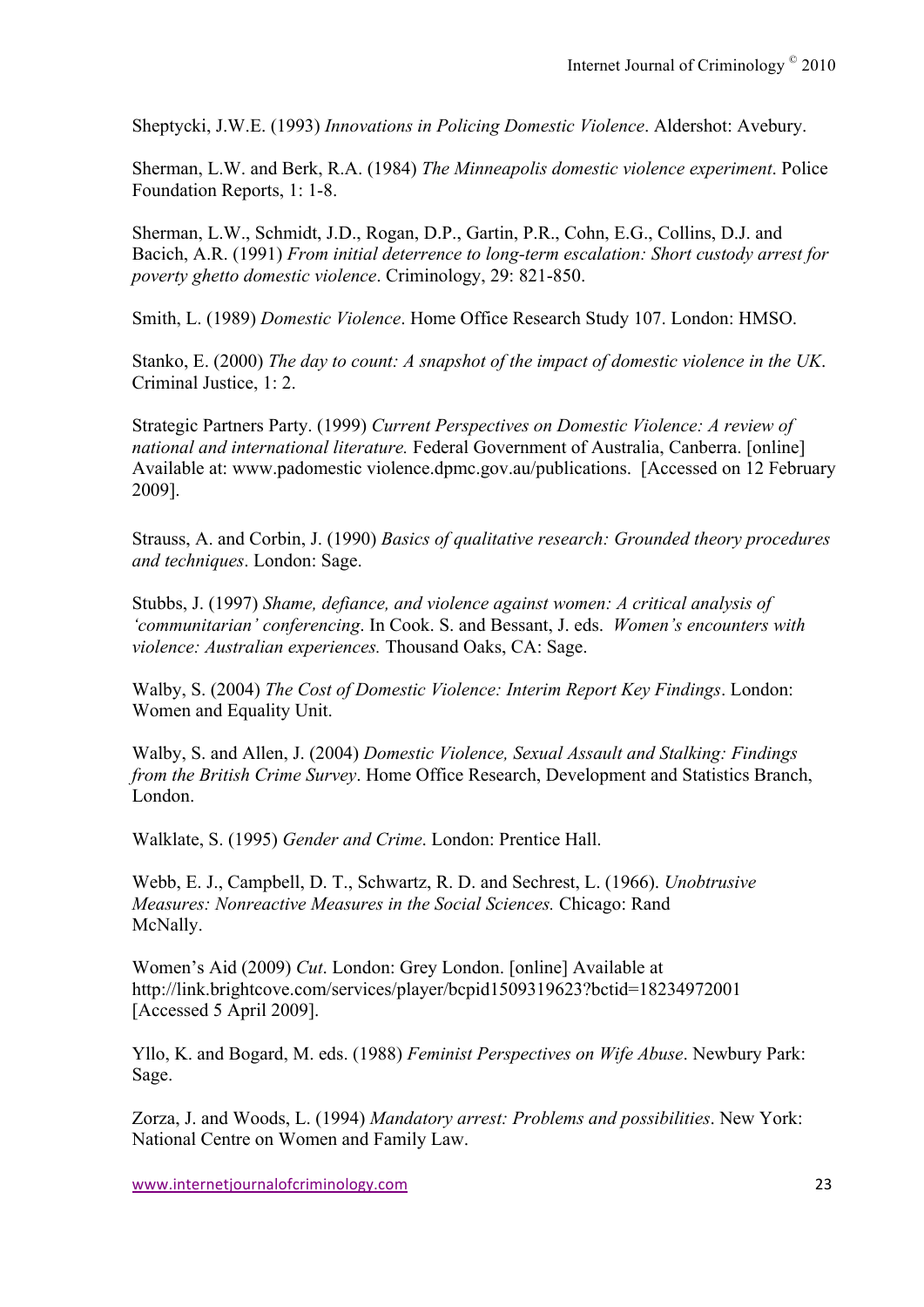### Bibliography

Bancroft, L. and Silverman, J.G. (2002) *The batterer as a parent: addressing the impact of domestic violence on family dynamics*. London: Sage

Browne, K. and Herbert, M. (1997) *Preventing Family Violence*. Chichester: Wiley.

Dutton, D.G. (1994) *The Domestic Assault of Women: psychological and criminal justice perspectives*. Vancouver: UBC Press.

Hague, G. and Malos, E. (1998) *Domestic violence: action for change*. 2<sup>nd</sup> ed. Cheltenham: New Clarion Press.

Hague, G. and Wilson, C. (2000) *The Silenced Pain: Domestic Violence 1945-1970*. Journal of Gender Studies, Vol 9, No.2, 2000.

Hanmer, J., Griffiths, S. and Jerwood, D. (1999) *Arresting Evidence: Domestic Violence and Repeat Victimisation*. Home Office Policing and Research Series Paper 104. London: Home Office.

Harway, M. and O'Neil, J.M. eds. (1999) *What Causes Men's Violence Against Women?* London: Sage.

Hearn, J. (1998) *The Violences of Men*. London: Sage.

Home Office. (2006) *Lessons Learned from the Domestic Violence Enforcement Campaigns 2006*. Police and Crime Standards Directorate. London: Home Office.

Jukes, A. (1999) *Men who batter women*. London: Routledge.

Kurst-Swanger, K. and Petcosky, J.L. (2003) *Violence in the Home: Multidisciplinary perspectives*. Oxford: Oxford University Press.

Lawson, E. (2005) *Blackstone's guide to the Domestic Violence, Crime and Victims Act 2004*. Oxford: Oxford University Press.

Lockton, D. and Ward, R. (1997) *Domestic Violence*. London: Cavendish.

Mooney, J. (2000) *Gender, violence and social order*. Basingstoke: Palgrave.

Mooney, J. (2000) *Revealing the hidden figure of domestic violence*. In Hanmer, J. and Itzin, C. (2000) *Home Truths about Domestic Violence*. London: Routledge.

Radford, J., Friedberg, M. and Harne, L. eds. (2000) *Women, Violence and Strategies for Action: Feminist research, policy and practice*. Buckingham: Open University Press.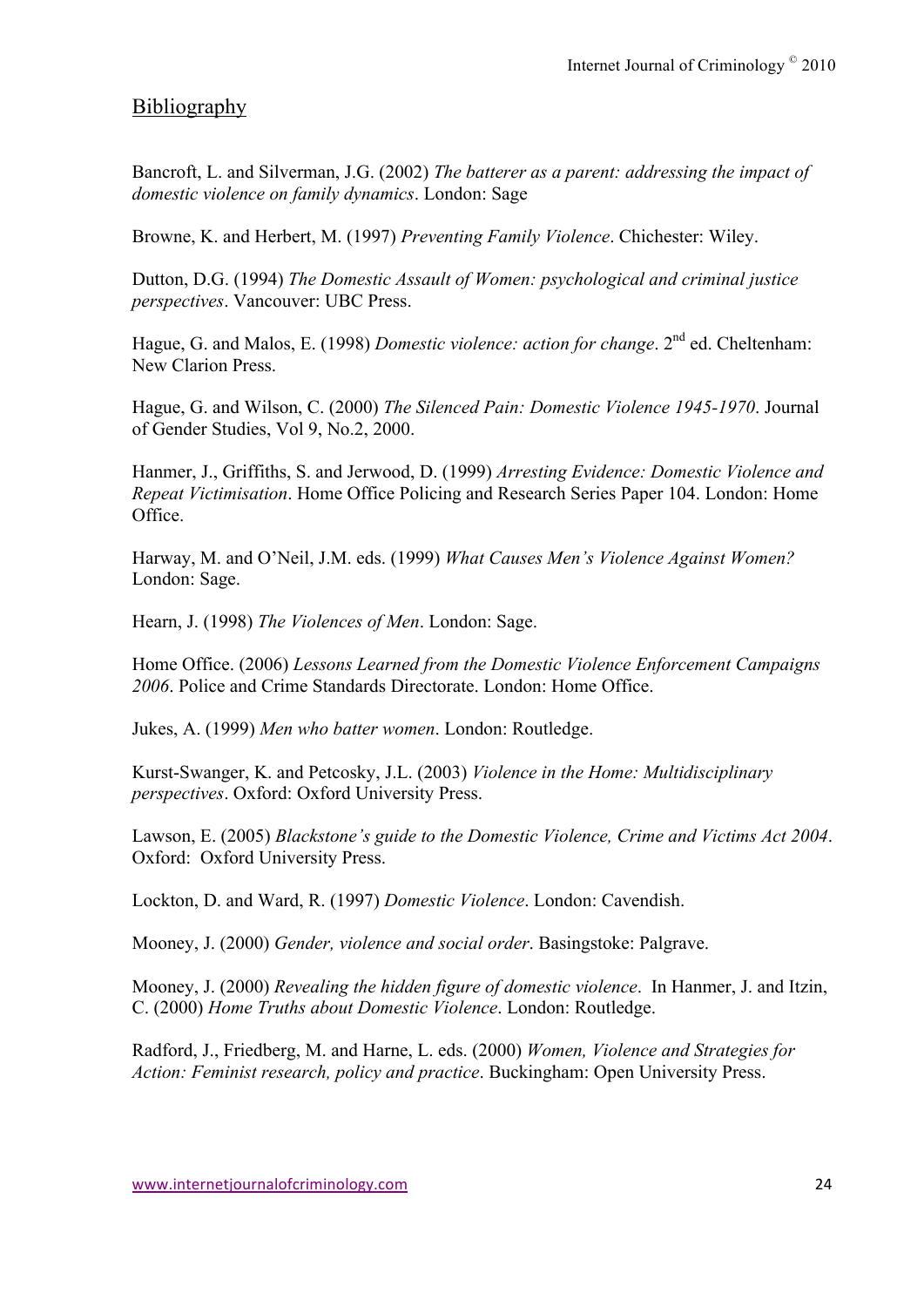### Appendices

### Relevant Legislation

### The Serious Organised Crime and Police Act 2005

Section 110 of this Act amends the Police and Criminal Evidence (PACE) Act to allow for police officers to arrest without warrant anyone who:

- is about to commit an offence;
- is in the act of committing an offence;
- he has reasonable grounds for suspecting to be about to commit an offence;
- he has reasonable grounds for suspecting to be committing an offence;

**•** he has reasonable grounds for suspecting to be guilty of an offence he has reasonable grounds for suspecting may have been committed;

**•** is guilty of an offence;

• he has reasonable grounds for suspecting to be guilty of an offence. However, the power of summary arrest in this Act applies only if the constable has reasonable grounds for believing that the arrest is necessary for any of the following reasons:

**•** To enable the name of the person to be ascertained (where the officer does not know and cannot readily ascertain the person's name, or where he has reasonable grounds for doubting whether a name given is the person's real name).

**•** To enable the person's address to be ascertained.

- To prevent the person:
- causing physical injury to himself or another person;
- causing loss or damage to property;

– committing an offence against public decency (where members of the public cannot reasonably avoid the person); or

- causing an unlawful obstruction of the highway.
- To protect a child or other vulnerable person from the person in question.
- To allow the prompt and effective investigation of the offence or of the person's conduct.

**•** To prevent any prosecution for the offence being hindered by the disappearance of the person.

(Ref: http://www.opsi.gov.uk/acts/en2005/2005en15.htm)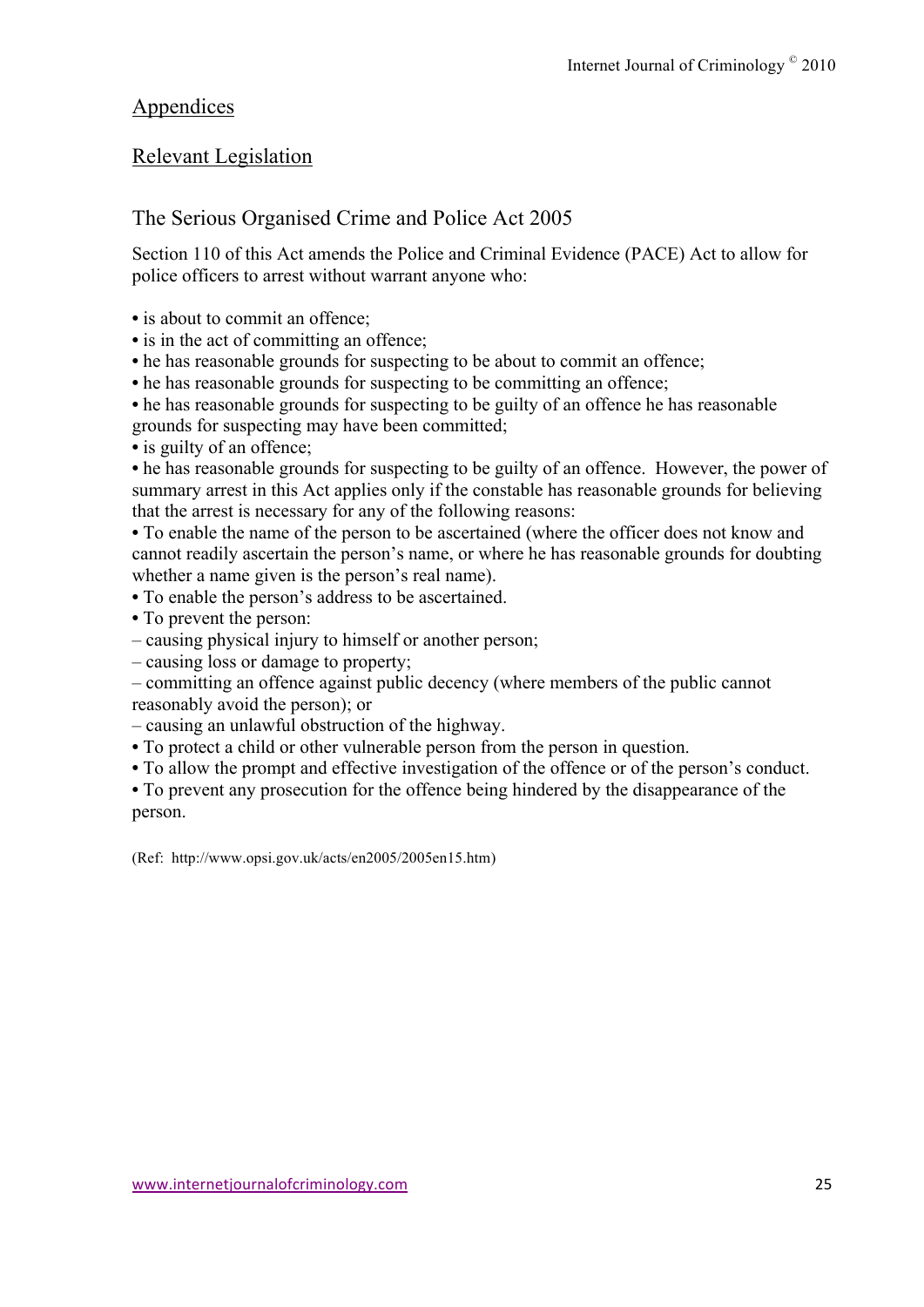### The Human Rights Act 1998

The Human Rights Act has sometimes been quoted by perpetrators of domestic violence to prevent officers from effectively responding to or investigating domestic violence.

The relevant article is Article 8, below:

Right to respect for private and family life:

1. Everyone has the right to respect for his private and family life, his home and his correspondence.

2. There shall be no interference by a public authority with the exercise of this right except such as is in accordance with the law and is necessary in a democratic society in the interests of national security, public safety or the economic well-being of the country, for the prevention of disorder or crime, for the protection of health or morals, or for the protection of the rights and freedoms of others.

Paragraph 2, essentially means that there is nothing in this Article that prevents officers from using whatever lawful powers they have to enter private premises to protect the safety of others or to prevent disorder or crime. As such, Article 8 of the Human Rights Act does not prevent an effective police response to domestic violence.

Articles 2 and 3 of the Human Rights Act, however, provide that:

2. Everyone's right to life shall be protected by law. No one shall be deprived of his life intentionally save in the execution of a sentence of a court following his conviction of a crime for which this penalty is provided by law.

3. No one shall be subjected to torture or to inhuman or degrading treatment or punishment.

It shall be the duty of a constable to preserve these rights and the first priority of the police is at all times to protect life and property. Therefore, the provisions in these two Articles outweigh the provisions of Article 2.

(Ref: http://www.opsi.gov.uk/acts/acts1998/19980042.htm)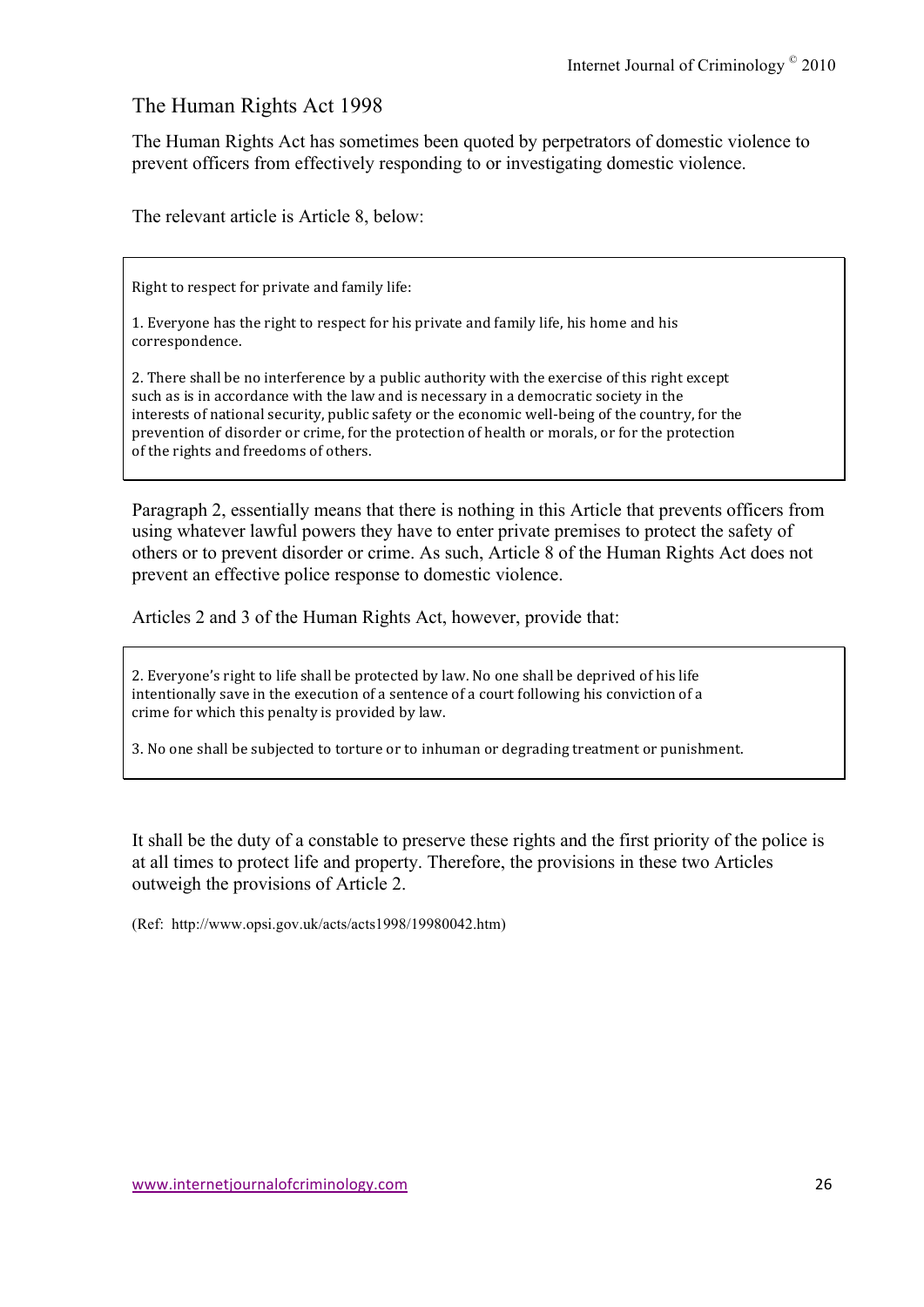### Criminal Justice Act 2003

This Act allows evidence of bad character and hearsay evidence to be used in court in certain circumstances.

Sections 98 to 113 cover the provisions for the admissibility of bad character evidence within a trial. The Act defines evidence of a person's 'bad character' as evidence of, or of a disposition towards, misconduct. Misconduct is defined as the commission of an offence or other reprehensible behaviour. So, in addition to previous convictions, it may include evidence in relation to, for example, concurrent charges or cautions.

Section 116 (2)(e) allows for hearsay evidence to be given in cases where 'through fear the relevant person does not give (or does not continue to give) oral evidence in the proceedings, either at all or in connection with the subject matter of the statement, and the court gives leave for the statement to be given in evidence'. Section 116 (3) provides for a wide interpretation of 'fear' in this context, including fear of harm to another person. Hearsay might also be admitted even though the 'fear' does not relate to the offence in question, nor to action by or on behalf of the accused. A judge will consider the steps that have been taken to persuade the witness to attend to alleviate her fears.

Section 114 (1)(d) of the Act gives judges a general discretion to admit hearsay 'in the interests of justice', although Section 114 (2) sets out a number of factors to be considered before such leave is granted, such as probative value, importance, the circumstances in which the statement was made and the reliability of the witness and her evidence. Admission of hearsay under Section 114 (1)(d) will normally be considered only where admissibility under the other provisions is not allowed.

Section 120 (2) of the Act provides for the use of earlier written statements where that evidence is later contradicted either by oral evidence or other written statements. This means that the whole earlier statement becomes evidence of its truth, not just as evidence of the credibility of the witness.

Section 121 gives discretion to admit multiple hearsay, that is, a hearsay statement to prove an earlier hearsay statement, which may be relevant to a situation where information is relayed through more than one person before it is recorded. However, a judge must be satisfied that the evidence is of such high value, taking into account its reliability that the interests of justice require the later statement to be admissible. The discretion in Section 121 is a higher test than the discretion in Section 114  $(1)(d)$ . This is because multiple hearsay is more likely to be unreliable. However, there may still be circumstances where it can be reliable.

(Ref: http://www.opsi.gov.uk/acts/acts2003/20030044.htm)